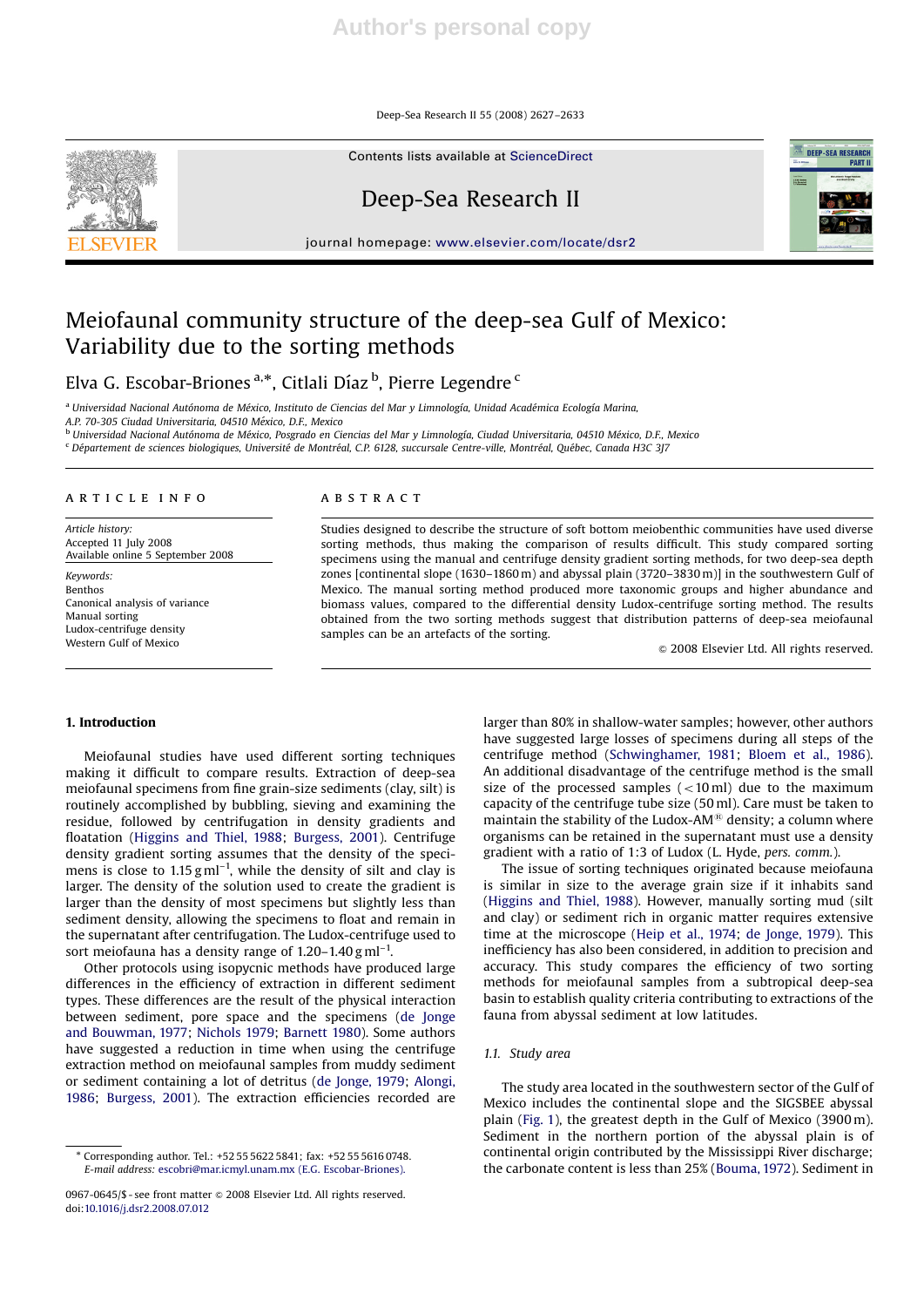2628 E.G. Escobar-Briones et al. / Deep-Sea Research II 55 (2008) 2627–2633



Fig. 1. Study area and locations of the sampling stations. White markers: SIGSBEE4 cruise; solid black markers: SIGSBEE5 cruise.

the central and southern portions of the abyssal plain is hemipelagic in origin; it is mostly composed of pelagic foraminiferan shells.

#### 2. Materials and methods

#### 2.1. Field work

Meiofauna samples were collected from the sediment from the continental slope (1630–1860 m) and the abyssal plain  $(3405-3830 \text{ m})$  using a 0.25 m<sup>2</sup> US-NEL box corer (Fig. 1), during the June 2001 SIGSBEE4 and July 2002 SIGSBEE5 cruises, following the protocol described by Hessler and Jumars (1974).

At each station during each cruise, six 6.6-cm<sup>2</sup> meiofaunal replicates (subcores) were taken using 50-ml, 2.89-cm diameter hand corers with 5 cm penetration. Additional subcores were taken to analyse associated sediment variables: grain size, chloroplastic pigment concentration, and elemental organic carbon and nitrogen. The subcores for pigments and elemental carbon and nitrogen were frozen to  $-20$  °C onboard the vessel and analysed later in the laboratory. Onboard the ship, the meiofaunal subcores were separated from the finest sediment by washing them through a sieve with  $42-\mu m$  mesh size after exposure to a freshwater shock. Subcores were fixed with 95% ethanol and Rose Bengal vital stain and stored at  $-20$  °C in 75-ml jars.

### 2.2. Sample processing

Each meiofaunal subcore was hand-sorted first using a stereoscopic microscope with  $5 \times$  magnification. The subsamples of sediment were placed in a Petri dish and the specimens were extracted with fine-tip forceps; 14 major taxonomic groups were identified. The time required to sort each subcore was used as an estimate of efficiency, in addition to the total number of taxa, abundance, and biomass of the sorted specimens. The additional time required for sample preparation for the centrifuge sorting was taken into account in the comparison of methods.

The sorted meiofaunal specimens were put back into the sediment and homogenised gently. A centrifuge density gradient was created using Ludox-AM $<sup>®</sup>$  to sort the specimens anew. The</sup> nematodes and harpacticoid copepods were extracted with the centrifuge strategy placed in a loop slide  $(4 \times 3)$  loops per slide) with a glycerine drop for digital photography with a stereoscopic Zeiss microscope with a 10/8 objective. These images were used to calculate biomasses based on biovolumes, following the protocols described in Feller and Warwick (1979) and Warwick and Price (1979). Biovolumes were determined following the protocol described in Baguley et al. (2004, 2006); our measurements are reported in microns. Biomasses were estimated following the protocols described in Warwick and Gee (1984) using taxonspecific conversion factors.

#### 2.3. Data analyses

The Sørensen similarity index (Eq. (1)) was computed to estimate the similarity between subcores, within each depth zone and between depth zones:

$$
CCs = 2(N_{common})/(N1 + N2)
$$
\n(1)

where  $N_{common} =$  number of taxonomic groups common to two subcores,  $N1$  = number of groups found in subcore 1, and  $N2$  = number of groups found in subcore 2 (Sørensen, 1948; Legendre and Legendre, 1998).

For the taxa presence–absence, abundance, and biomass data tables, multivariate analyses of variance for two crossed factors (sorting methods and depth zones) were carried out by redundancy analysis (RDA). The abundance and biomass data for the 15 taxonomic groups were square-root transformed prior to RDA analysis in Canoco version 4.5 (ter Braak and Smilauer, 2002). All tests of significance were permutation tests involving 9999 permutations of the residuals under the reduced model in the program Canoco.

Extraction efficiency of the centrifuge sorting method (CSM) was estimated with the following equation:

$$
E_{\rm Ef} = \mathrm{Ind}_{\rm CSM} / \mathrm{Ind}_{\rm Total} \tag{2}
$$

where  $E_{\text{Ef}}$  is the extraction efficiency index, Ind<sub>CSM</sub> is the number of organisms found in the Ludox supernatant, and Ind $_{\text{Total}}$  is the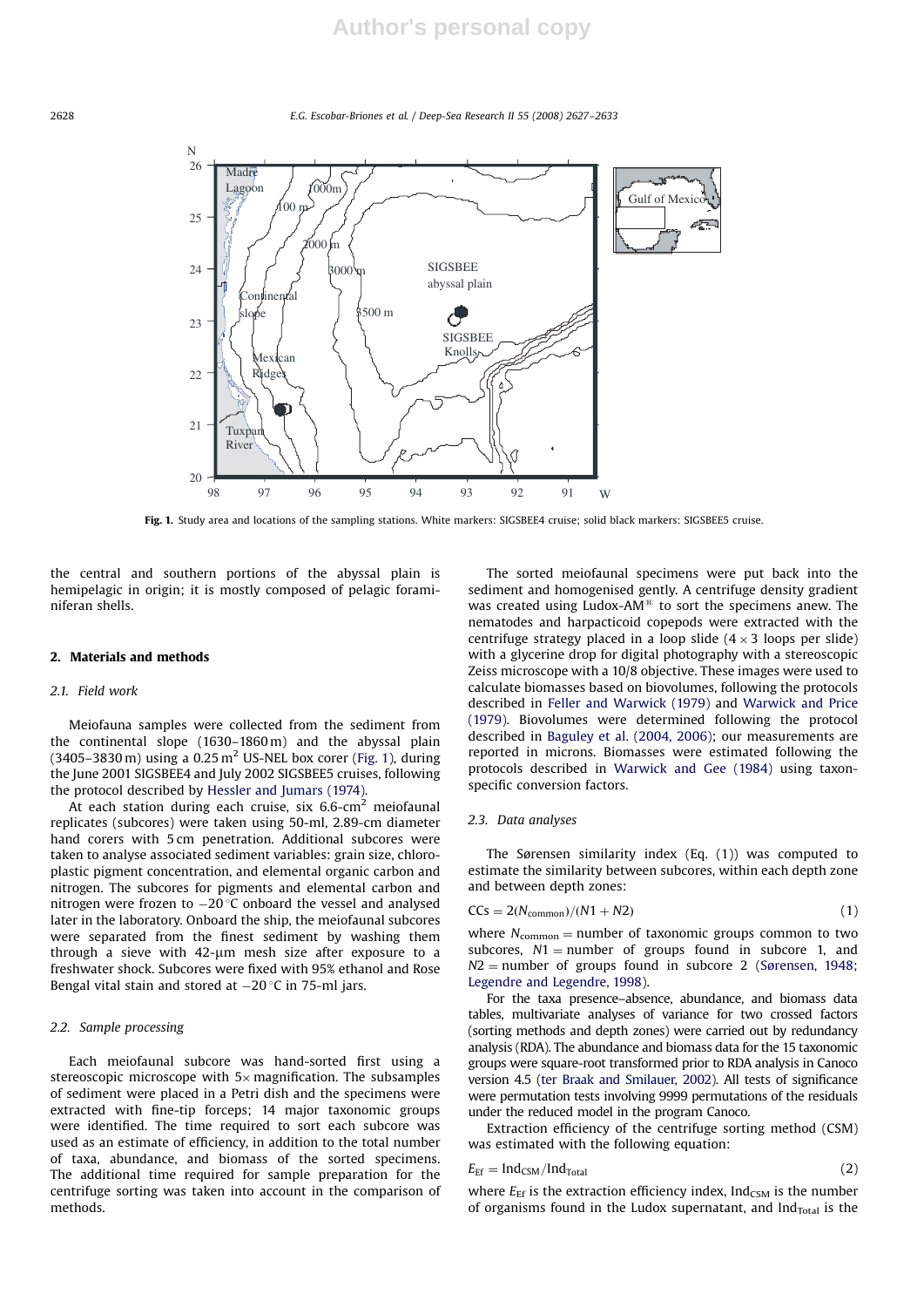sum of organisms remaining in the sediment plus those found in the Ludox supernatant. Since manual sorting provided the initial counts, the initial count values were considered to represent the total abundances of organisms and were the baseline to compare the efficiency of the two sorting methods.

The time required to extract the specimens, the taxonomic richness (total number of taxa), and the total abundance were also tabulated.

#### 3. Results

The environmental characterization for the locations on the continental slope and in the abyssal plain in the two SIGSBEE cruises is presented in Table 1.

#### Table 1 Sampling stations and environmental factors in the study area

|                                   | Continental slope |            |                | Abyssal plain  |  |  |
|-----------------------------------|-------------------|------------|----------------|----------------|--|--|
|                                   | SIGSBEE 4         | SIGSBEE 5  | SIGSBEE 4      | SIGSBEE 5      |  |  |
| Latitude (N)                      | 21°19.09          | 21°21.1846 | 23°12.30       | 23°04.0635     |  |  |
| Longitude (W)                     | 96°25.19          | 96°21.4864 | 92°50.69       | 93°00.4049     |  |  |
| Depth $(m)$                       | 1630              | 1860       | 3830           | 3720           |  |  |
| $T({}^{\circ}C)$                  | 5                 | 5          | $\overline{4}$ | $\overline{4}$ |  |  |
| Salinity (psu)                    | 35.05             | 35.02      | 35.43          | 35.40          |  |  |
| % Clay                            | 92.08             | 93.22      | 94.73          | 98.29          |  |  |
| DO $(mgL^{-1})$                   | 5.44              | 4.4        | 5.94           | 4.2            |  |  |
| % o.m.                            | 0.22              | 0.24       | 0.22           | 0.27           |  |  |
| $\%$ C <sub>org</sub>             | 0.90              | 0.96       | 0.90           | 1.09           |  |  |
| %N                                | 0.08              | 0.09       | 0.08           | 0.14           |  |  |
| C/N                               | 11.25             | 10.67      | 11.25          | 7.79           |  |  |
| Chl-a $(\mu$ g cm <sup>-2</sup> ) | 0.77              | 0.51       | 1.24           | 0.60           |  |  |

Abbreviations: psu: practical salinity units; DO: dissolved oxygen concentration in water; %o.m.: organic matter content in sediment; %C<sub>org</sub>: organic carbon in sediment; %N: nitrogen in sediment; Chl-a: chloroplastic pigments in sediment.



Fig. 2. Mean abundances (ind.  $10 \text{ cm}^{-2}$ ) of the dominant meiofaunal taxa from the SIGSBEE4 and SIGSBEE5 cruises using the manual and the centrifuge sorting methods in the two depth zones. Upper panel: continental slope. Lower panel: abyssal plain. Abbreviations: For: foraminiferida; Pol: polychaeta; Nem: nematoda; Cop: harpacticoid copepods.

#### 3.1. Taxonomic composition

A total of 8 phyla were recognized when using the manual sorting method and included a total of 14 invertebrate taxonomic groups. The centrifuge sorting strategy missed several phyla in the samples from both cruises and under-represented the abundance of the dominant taxa (Fig. 2).

Nematodes were the dominant taxon in both depth zones, irrespective to the sorting method used, with exception of samples collected on the continental slope during cruise SIGSBEE4 and sorted with the CSM (Fig. 2). Harpacticoid copepods and foraminiferida were next in abundance. Differences in the mean abundance values, recorded for each depth zone, cruise, and sorting method illustrate the inefficiency of the CSM (Fig. 2).

The Sørensen similarity index (CCs) between subcores from the continental slope in the SIGSBEE4 cruise, computed for the manually sorted data, was quite variable; values ranged from 0.33 to 0.86 ( $n = 15$ , Fig. 3). The similarity was higher and less variable in values computed from the SIGSBEE5 cruise and among subcores from the abyssal plain; the mean value was  $0.75\pm0.12$  $(n = 15, Fig. 3).$ 

### 3.2. Taxonomic richness

Of the 14 taxonomic groups recognized, 11 were recorded in subcores from the continental slope and 11 in subcores from the abyssal plain. The average number of taxonomic groups recorded with the CSM was  $2.16 \pm 0.93$  (n = 12) for the continental slope and 2.41 $\pm$ 0.79 (n = 12) in the abyssal plain. Using the manual sorting method, a mean value of  $4.41 \pm 1.08$  taxa was recorded in



Fig. 3. Means and standard deviations of the similarities among subcores, computed from the manually sorted data, estimated using the Sørensen similarity index (CCs), for the two depth zones in cruises SIGSBEE4 and SIGSBEE5.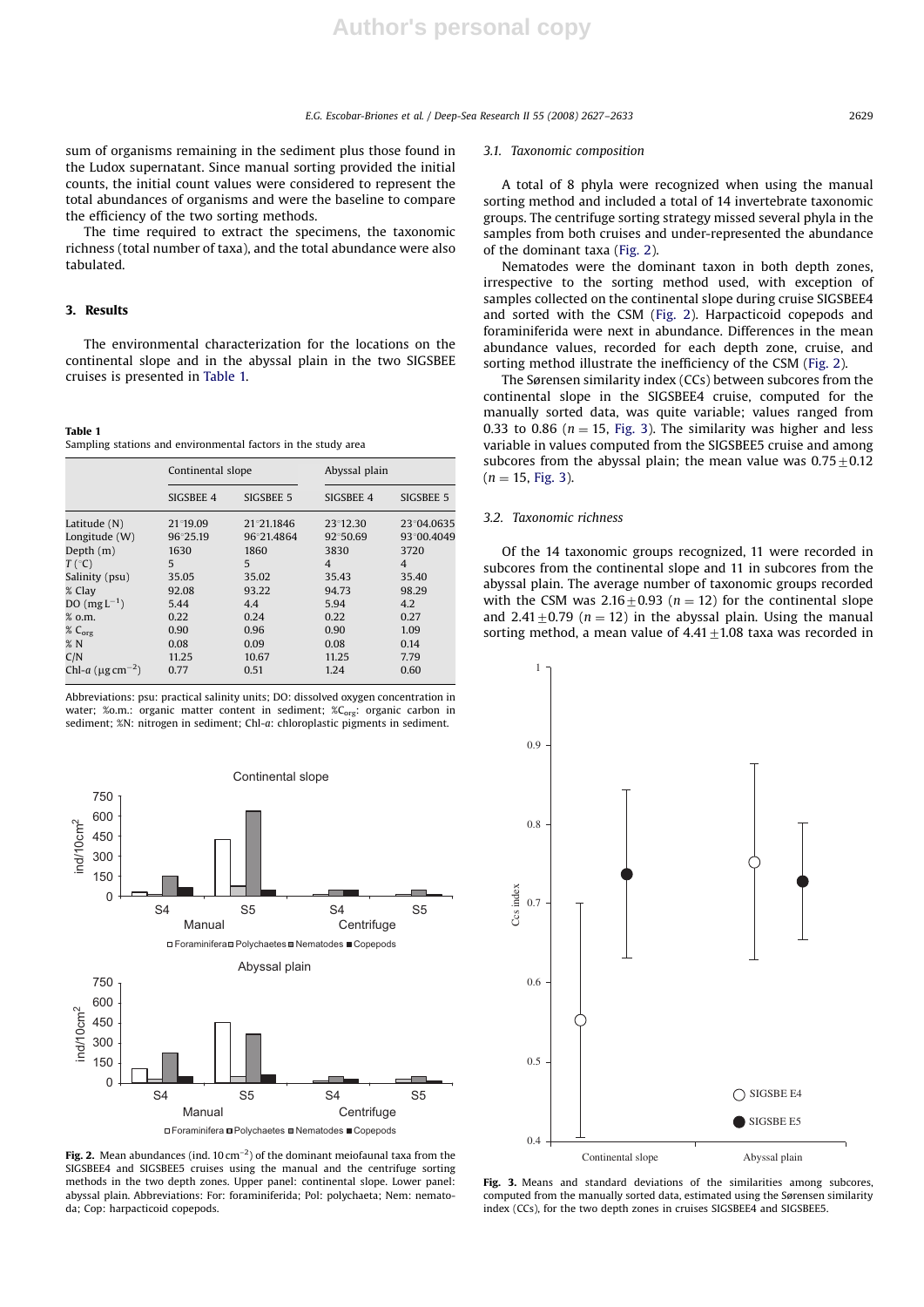2630 E.G. Escobar-Briones et al. / Deep-Sea Research II 55 (2008) 2627–2633



Fig. 4. Taxonomic richness (number of taxa) of the meiofauna in the two cruises and the two depth zones using the two sorting methods, manual and centrifuge. The vertical bars represent 95% confidence intervals about the means (symbols).

the two cruises SIGSBEE4 and SIGSBEE5 in the continental slope samples ( $n = 12$ ); the mean value was larger in the abyssal plain with  $5.50+1.00$  taxa ( $n = 12$ ). Differences were significant between sorting methods for the two depth zones during both cruises (Fig. 4). In all cases, manual sorting produced more taxa than centrifuge sorting.

#### 3.3. Abundance

Higher abundance values were recorded with manual sorting (continental slope mean abundance values  $16\pm11$  ind. 6.6 cm<sup>-</sup> and  $78 \pm 10$  ind. 6.6 cm<sup>-2</sup> for cruises SIGSBEE4 and SIGSBEE5, respectively; abyssal plain mean abundance values  $28.5 \pm 9$ ind.  $6.6 \text{ cm}^{-2}$  and  $59+8$  ind.  $6.6 \text{ cm}^{-2}$  for cruises SIGSBEE4 and SIGSBEE5, respectively) than with centrifuge sorting (1–19 specimens per subcore) which in most cases showed significant differences (Newman–Keuls  $p = 0.03$  for the continental slope;  $p = 0.0001$  for the abyssal plain; Fig. 5).

The abundance values displayed a similar pattern in the two cruises. When subcores were sorted using the centrifuge method, the mean values were slightly higher in the continental slope and lower in the abyssal plain. Higher values were recorded in the SIGSBEE4 cruise in comparison with the SIGSBEE5 cruise (Fig. 5). This was not the case with the samples sorted manually. Values from one cruise to the other were significantly different and the patterns with depth varied, decreasing in the SIGSBEE5 cruise and increasing in the SIGSBEE4 cruise (Fig. 5). The differences were significant with the two sorting methods in the two depth zones (Newman–Keuls  $p = 0.0002$  in the continental slope; and  $p = 0.0001$  in the abyssal plain).

#### 3.4. Biomass

The biomass values recorded in samples from the two depth zones using the CSM were lower than biomass values recorded from samples sorted by hand. The differences recorded for biomass values between sorting methods were significant in samples from the abyssal zone (Newman–Keuls  $p < 0.05$ ). The difference between sorting methods in samples from the



Fig. 5. Total abundance values (ind.  $10 \text{ cm}^{-2}$ ) of meiofaunal samples recorded in the SIGSBEE4 and SIGSBEE5 cruises using the two sorting methods, manual and centrifuge, in the two depth zones. The vertical bars represent 95% confidence intervals about the means (symbols).



Fig. 6. Total biomass values of meiofaunal samples recoded in the two SIGSBEE cruises using the two sorting methods, manual and centrifuge, in the two depth zones. The vertical bars represent 95% confidence intervals about the means (symbols).

continental slope was significant only in the SIGSBEE5 cruise (Newman–Keuls  $p < 0.05$ ).

The biomass values recorded from the continental slope were low (Fig. 6; 3.80-15.6 mgC m<sup>-2</sup>); the average value was  $9.1 \pm 5.08$  mgC m<sup>-2</sup> (n = 6) for the SIGSBEE4 cruise. In contrast, the values obtained for samples from the abyssal plain were higher (Fig. 6; 13.4–33.3 mgC m<sup>-2</sup>), with an average value of 19.5  $\pm$  7.2 mgC m<sup>-2</sup> (n = 6). The biomass values from subcores processed using the CSM and collected in the abyssal plain were lower  $(0.56-12.1 \text{ mgC m}^{-2})$  than those obtained by manual sorting; the average value was  $4.1 \pm 4.2$  mgC m<sup>-2</sup> (n = 6) in the SIGSBEE4 cruise. The biomass values from samples obtained in the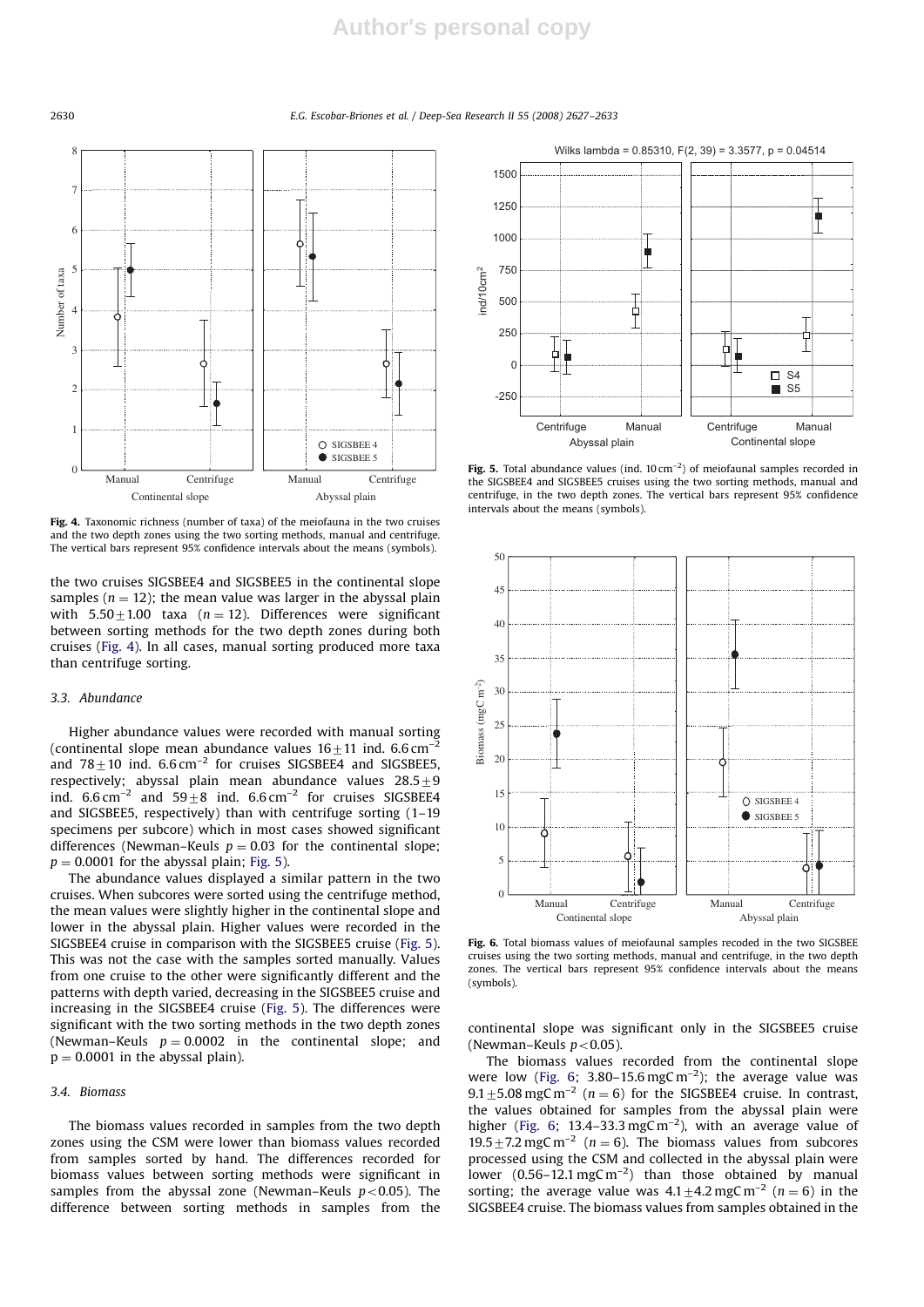E.G. Escobar-Briones et al. / Deep-Sea Research II 55 (2008) 2627–2633 2631





Fig. 7. RDA biplots illustrating the results of the multivariate Anovas for differences between sorting methods. The triangles in the biplots display the centroids of the subcores for each of the two sorting methods. The arrows represent the five dominant taxa; they were fitted at more than 10% by the single canonical axis (abscissa). Species arrow lengths were divided by 3 in (A) and by 2 in (B) and (C) for clarity of the graphs. Nematoda is not well fitted at all by the canonical axis in the presence-absence analysis (fit = 0%) because nematodes were found in every subcore. Subcores are identified by circles in (A); the filled circles on the right represent manual sorting results; the empty circles on the left are centrifuge density gradient sorting results. Subcores are identified by a code with four elements: cruise  $(S4 = SIGSBEEA, S5 = SIGSBEE5);$  zone  $(s =$  continental slope,  $a =$  abyssal plain); sorting method  $(m =$  manual,  $c =$  centrifuge density gradient); replicate (r1 to r6).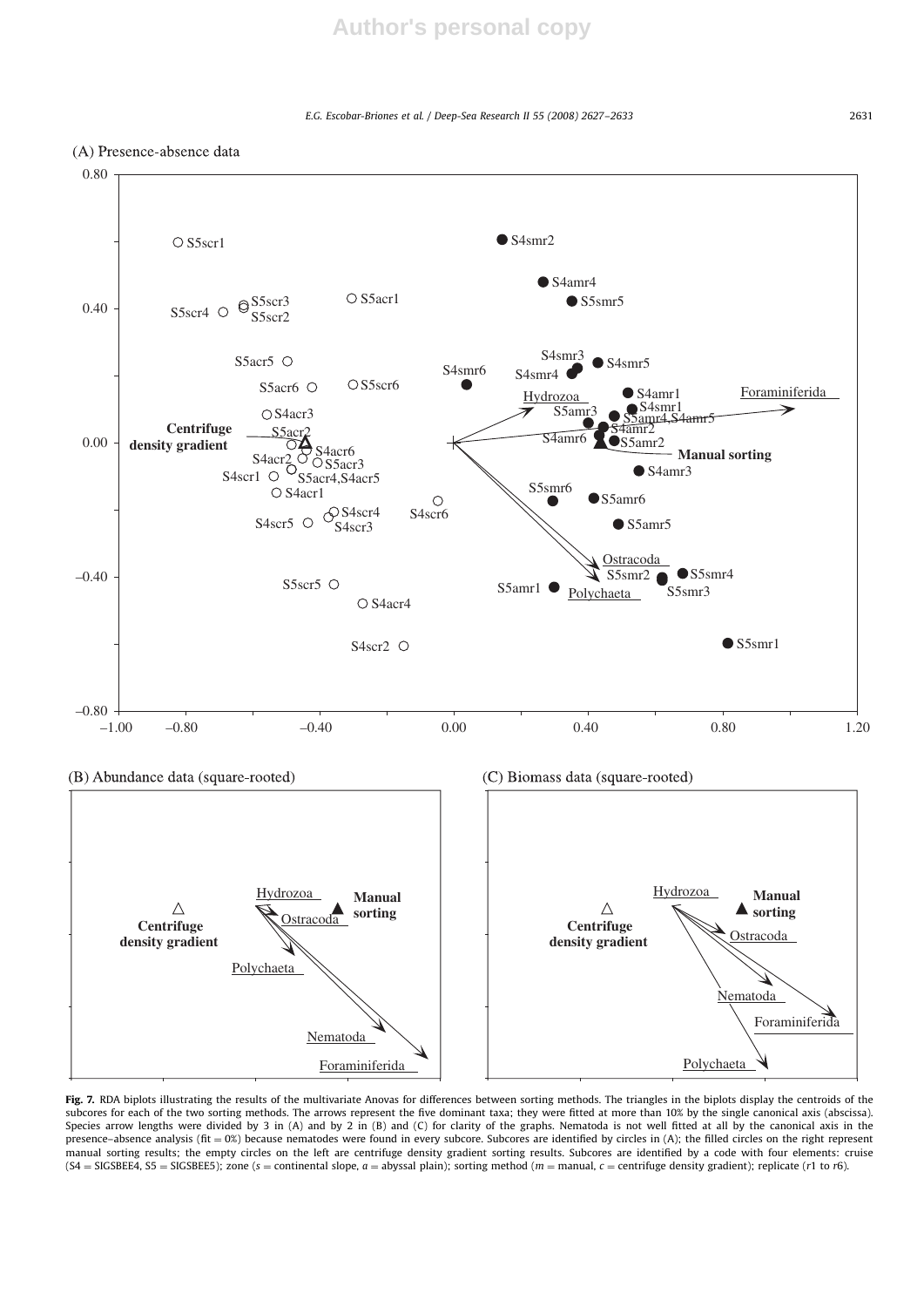SIGSBEE5 cruise and processed by the manual sorting method displayed the same pattern as values from the SIGSBEE4 cruise (Fig. 6). The lowest values were recorded in samples from the continental slope (18-91 mgC m<sup>-2</sup>), with an average value of  $25.5 \pm 6.0$  mgC m<sup>-2</sup>. These values were 3 times higher than those recorded in the SIGSBEE4 cruise. In contrast, the values recorded in samples from the abyssal plain were higher  $(21-48 \text{ mgC m}^{-2})$ with an average value of  $35.5 \pm 11.4$  mgC m<sup>-2</sup>, twice as high as values recorded in the SIGSBEE4 cruise.

#### 3.5. Multivariate canonical analysis of variance

The multivariate anova results showed that the interaction between the main factors, as well as the main factor depth zone, was not significant. The main factor sorting method was significant for all three data sets, however. Plots drawn to illustrate the nature of the differences between sorting methods (Figs. 7A–C) show that 5 taxonomic groups were present more often (Fig. 7A), were more abundant (Fig. 7B), and had higher biomasses (Fig. 7C) in the manual than in the centrifuge density gradient sorting results, in the two SIGSBEE cruises. The Nematoda occurred in almost all samples and hence were not a distinctive group to establish differences in the presence–absence plot (Fig. 7A).

The efficiency values using the Ludox-centrifuge density sorting method in samples from the continental slope were  $27 \pm 22\%$  (n = 12) and  $20 \pm 13\%$  (n = 12) in the abyssal plain.

#### 4. Discussion and conclusions

It is interesting to find an increasing trend in animal density with increasing depth in data obtained by manual sorting, when plotting the published density results from studies carried out in tropical oceans. These results are consistent with the results observed in the SIGSBEE4 cruise (Fig. 5), and opposite to the diminishing trends with depth in the Northern Gulf (Baguley et al., 2006), which agree with the results obtained with the centrifuge sorting method (Fig. 5) and suggest that this pattern could be an artefact of the sorting strategy. A similar suggestion was made by Thiel (1983) with regard to sieve mesh sizes, and by Shirayama and Fukushima (1995) for the sampling methods. The results reported by Alongi and Pichon (1988) suggest that abundance diminished with increasing depth due to an increased limitation in food supply.

The two sorting methods produced different results in deepsea meiofaunal samples. The extraction efficiencies with the centrifugation method have been recognized to be lower in foraminiferida at Ludox solution densities below 1.15 g cm (Burgess, 2001). Other authors have suggested keeping Ludox solution density higher than 1.31 g cm and centrifuging the samples several times, increasing the abundance values significantly (Gambi and Danovaro, 2006), although the effects of this differ (Somerfield and Warwick, 1996; Baguley et al., 2006; Fleeger et al., 2006). This study used the method developed by Baguley et al., (2004) for biomass estimation, to be consistent with Northern Gulf of Mexico studies.

Different sorting techniques affect biomass values as well, especially for nematodes, harpacticoid copepods, and foraminiferida which are important to model and simulate energy flows in ecosystems. Most studies describe a diminishing trend of change with depth for both abundance and biomass (Tietjen, 1992). The biomass values in the literature increase with increasing depth when the manual sorting method was used. In contrast the centrifuge sorting data show an opposite trend. These opposite trends also were found in our samples.

The efficiency of extraction has been reported to be quite variable in the literature; the trends change according to the taxa involved (Schwinghamer, 1981; de Jonge and Bouwman, 1977; Burgess, 2001; Cromar and Williams, 1991). The results obtained in the present study allowed us to recover significantly more foraminiferida, hydrozoans, polychaetes, nematodes, and harpacticoid copepods with manual sorting.

The inclusion of foraminiferida in the counts increased the total abundance values by 29–99% for meiofaunal abyssal samples. These results are consistent with those authors who reported an under-representation of foraminiferida, molluscs and ostracodes in results obtained from the centrifuge sorting method (de Jonge and Bouwman, 1977; Olafsson and Elmgren, 1997; Kröncke et al., 2000).

The taxonomic groups that have rounded shapes and carbonate shells (i.e. foraminiferida, ostracoda) or are heavier and larger (e.g. polychaete larvae, hydrozoa) were found during manual sorting, but were missed with the centrifuge sorting method and remained in the sediment. They account for the lower abundance and biomass values recorded in the samples sorted with the centrifuge method.

#### Acknowledgements

The SIGSBEE cruises as well as the work carried out in the laboratory were supported by funds from projects CONACYT 050PÑ-1297, G-27777B, SEP-CONACYT 40158, DGAPA UNAM IN211200, 224503, 204307. Crew members of the R/V Justo Sierra UNAM were highly supportive during SIGSBEE cruises. We are grateful to P. Montagna, J. Baguley, and L. Hyde from the University of Texas at Port Aransas, for the technical training in the centrifuge Ludox  $AM^{\circledR}$  sorting technique and computed biomass determination, financed by a MMS DGOMB-JSSD grant through G.T. Rowe, TAMUG (MMS Contr. No. 30991). We are also grateful to J.L. Macias and T. Scolamacchia, Instituto de Geofisica, UNAM for technical training and help with the sedimentograph.

#### References

- Alongi, D.M., 1986. Quantitative estimates of benthic protozoa in tropical marine systems using Silica Gel: a comparison of methods. East Coastal Marine Science 23, 443–450.
- Alongi, D.M., Pichon, M., 1988. Bathyal sediments of the Western Coral Sea: distribution and abundance in relation to microbial standing stocks and environmental factors. Deep-Sea Research 35, 491–503.
- Baguley, J.G., Hyde, L.J., Montagna, P.A., 2004. A semi-automated digital microphotographic approach to measure meiofaunal biomass. Limnology and Oceanography Methods 2, 181–190.
- Baguley, J.G., Montagna, P.A., Hyde, L.J., Kalke, R.D., Rowe, G.T., 2006. Metazoan meiofauna abundance in relation to environmental variables in the Northern Gulf of Mexico deep sea. Deep-Sea Research 53, 1344–1362.
- Barnett, B.E., 1980. A physico-chemical method for the extraction of marine and estuarine benthos from clays and resistant muds. Journal of the Marine Biological Association of the United Kingdom 60, 225–256.
- Bloem, J., Bär-Gilissen, B., Cappenberg, T.E., 1986. Fixation, counting, and manipulation of heterotrophic nanoflagellates. Applied and Environmental
- Microbiology 52, 1266–1272. Bouma, H.A., 1972. Distribution of sediments and sedimentary structures in the Gulf of México. In: Rezak, R., Henry, V.J. (Eds.), Contribution on the Geological and Geophysical Oceanography of the Gulf of Mexico. Texas A&M University, Oceanography Studies, vol. 3. Gulf Pub, Houston, Texas, pp. 35–65.
- Burgess, R., 2001. An improved protocol for separating meiofauna from sediments using colloidal silica sols. Marine Ecology Progress Series 214, 161–165.
- Cromar, G.L., Williams, D.D., 1991. Centrifugal flotation as an aid to separating invertebrates from detritus in benthic samples. Hydrobiología 209, 67–70.
- de Jonge, V.N., 1979. Quantitative separation of benthic diatoms from sediments using density gradient centrifugation in the colloidal silica Ludox-TM. Marine Biology 51, 267–278.
- de Jonge, V.N., Bouwman, L.A., 1977. A simple density separation technique for quantitative isolation of meiobenthos using the colloidal silica Ludox-TM. Marine Biology 42, 143–148.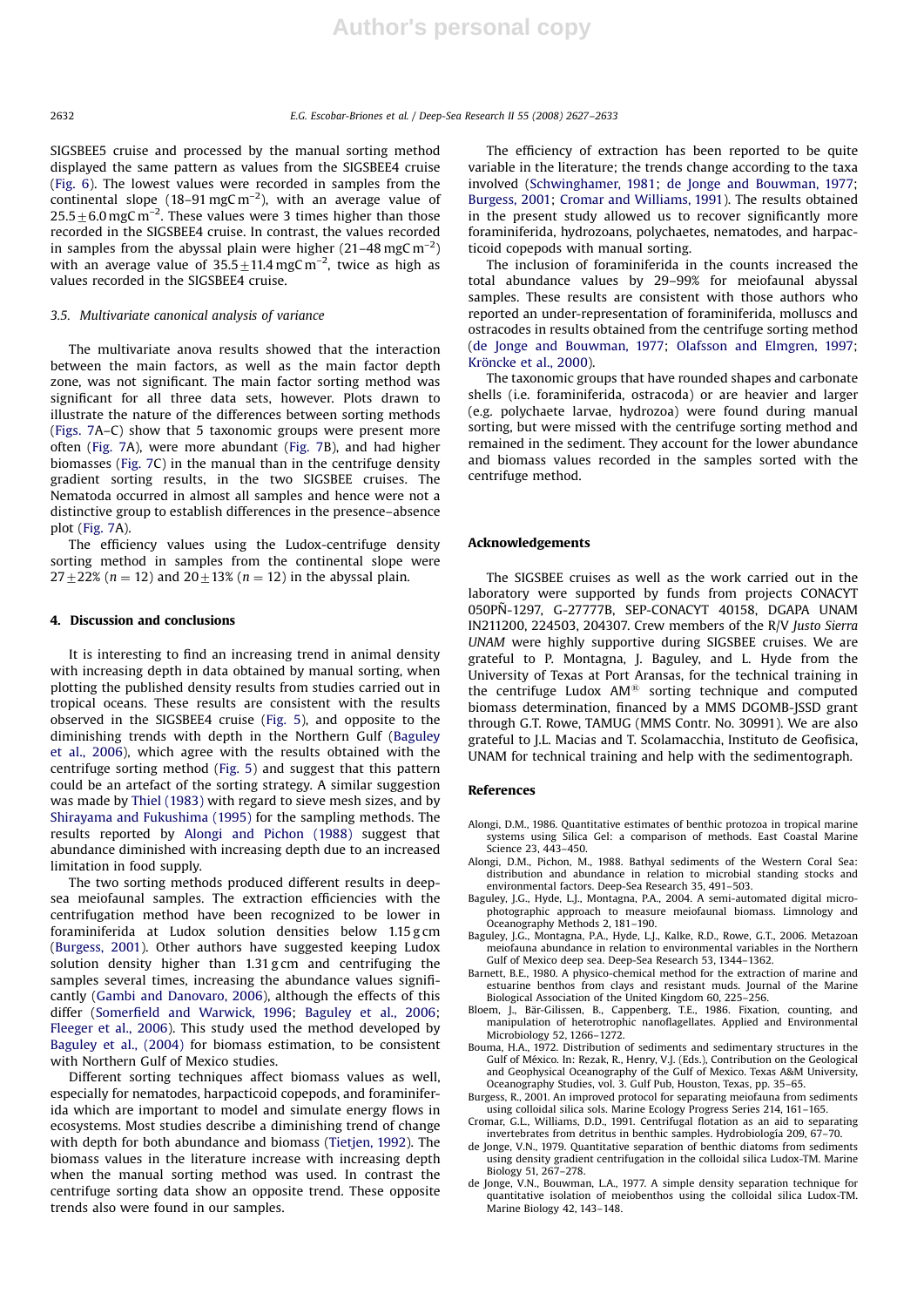E.G. Escobar-Briones et al. / Deep-Sea Research II 55 (2008) 2627–2633 2633

- Feller, R.J., Warwick, R.M., 1979. Energetics. In: Higgins, R.P., Thiel, H. (Eds.), Introduction to the Study of Meiofauna. Smitsonian, Washington, pp. 181–196.
- Fleeger, J.W., Carman, K.R., Weisenhorn, P.B., Sofranko, H., Marshall, T., Thistle, D., Barry, J.P., 2006. Simulated sequestration of anthropogenic carbon dioxide at a deep-sea site: effects on nematode abundance and biovolume. Deep-Sea Research 53, 1135–1147.
- Gambi, C., Danovaro, R., 2006. A multiple-scale analysis of metazoan meiofaunal distribution in the deep Mediterranean Sea. Deep-Sea Research 53, 1117–1134.
- Heip, C., Smol, N., Hautekiet, W., 1974. A rapid method of extracting meiobenthic nematodes and copepods from mud and detritus. Marine Biology 28, 79–81. Hessler, R.R., Jumars, P.A., 1974. Abyssal community analysis from replicate box
- cores in the central North Pacific. Deep-Sea Research 21, 185–209.
- Higgins, P.R., Thiel, H., 1988. Introduction to the Study of Meiofauna. Smithsonian Institution Press.
- Kröncke, I., Vanreusel, A., Vincx, M., Wollenburg, J., Mackensen, A., Liebezeit, G., Behrends, B., 2000. Different benthic size-compartments and their relationships to sediment chemistry in the deep Eurasian Artic Ocean. Marine Ecology Progress Series 199, 31-41.
- Legendre, P., Legendre, L., 1998. Numerical Ecology, second English ed. Elsevier, Amsterdam.
- Nichols, J.A., 1979. A simple flotation technique for separating meiobenthic nematodes from fine grained sediments. Transactions of the American Microscopical Society 98, 127–130.
- Olafsson, E., Elmgren, R., 1997. Seasonal dynamics of sublittoral meiobenthos in relation to phytoplankton sedimentation in the Baltic Sea. Estuarine, Coastal and Shelf Science 45, 149–164.
- Schwinghamer, P., 1981. Extraction of living meiofauna from marine sediments by centrifugation in a silica-sol-sorbitol mixture. Canadian Journal of Fisheries and Aquatic Sciences 38, 476–478.
- Shirayama, Y., Fukushima, T., 1995. Comparisons of deep-sea sediments and overlying water collected using multiple corer and box corer. Journal of Oceanography 51, 75–82.
- Somerfield, P.J., Warwick, R.M., 1996. Meiofauna in marine pollution monitoring programmes. A Laboratory Manual, Directorate of Fisheries Research (MAFF), Lowestoft, UK, 71pp.
- Sørensen, T., 1948. A method of establishing groups of equal amplitude in plant sociology based on similarity of species content and its application to analysis of the vegetation on Danish commons. Biologiske Skrifter 5,  $1-34.$
- ter Braak, C.J.F., Smilauer, P., 2002. Canoco Reference Manual and CanoDraw for Windows User's Guide: Software for Canonical Community Ordination (version 4.5). Microcomputer Power, Ithaca, New York.
- Thiel, H., 1983. Meiobenthos and nanobenthos of the deep-sea. In: Rowe, G.T. (Ed.), Deep-Sea Biology. Wiley, NY, pp. 167–230.
- Tietjen, J.H., 1992. Abundance and biomass of metazoan meiobenthos in the deep-sea. In: Rowe, G.T., Pariente, V. (Eds.), Deep-sea Food Chains and the Global Carbon Cycle. Kluwer Academic Publishers, Dordrecht, pp. 45–62.
- Warwick, R.M., Gee, J.M., 1984. Community structure of estuarine meiobenthos. Marine Ecology Progress Series 18, 97–111.
- Warwick, R.M., Price, R., 1979. Ecological and metabolic studies on free-living nematodes from an estuarine mud flat. Estuarine and Coastal Marine Science 9, 257–271.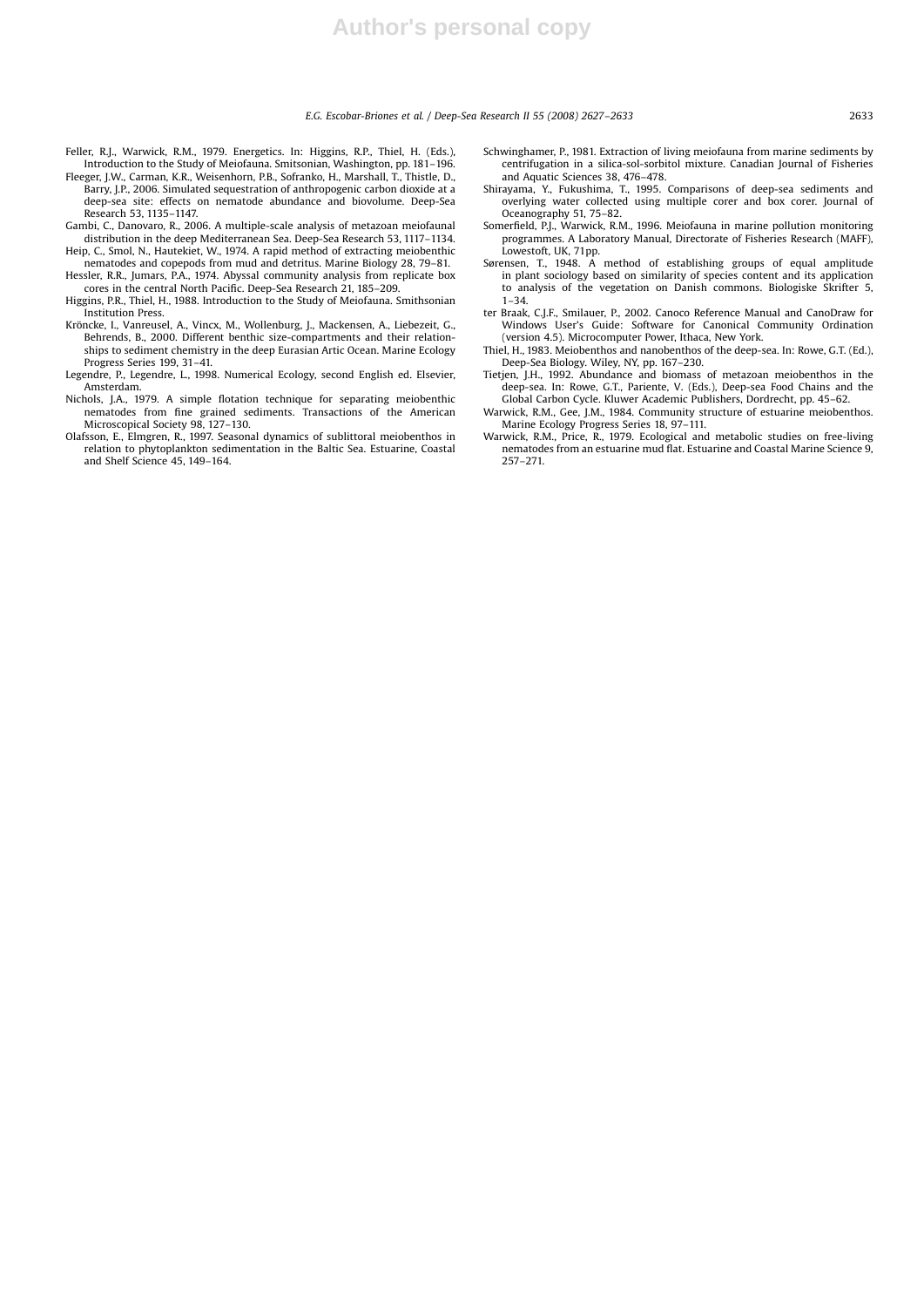## **Unpublished Appendix to**

Escobar-Briones, E. G., C. Diaz, and. 2008. Meiofaunal community structure of the deep-sea Gulf of Mexico: variability due to sorting methods. *Deep-Sea Research 1I: Topical Studies in Oceanography* 55: 2627-2633.

# **describing**

# **Two-way canonical analysis of variance for paired observations**

Pierre Legendre, mars 2004

The analysis of variance problem at hand is difficult because it involves two crossed factors, the observations are paired for one of the factors, and the response data are multivariate (15 taxa). Canonical redundancy analysis (RDA; Rao 1964) can be used to compute a multifactorial and multivariate analysis of variance (Legendre & Anderson 1999; ter Braak & Smilauer 2002, Section 3.7.6). RDA is the direct extension of multiple regression to the modelling of multivariate response data (Legendre & Legendre 1998).

This section shows how the factors and pairing variables must be coded for this type of problem. We will use an example data set presented by Zar (1999, p. 162) to illustrate the pairedsample *t*-test and show that RDA can be used to obtain the same test, provided that the factors are coded in an appropriate way. We will then modify Zar's example to include a second factor crossed with the first one, thus creating a univariate analogue of the multivariate data studied in the main paper.

## **Comparing the means of two groups of paired observations**

The original example of Zar compares the means of the lengths of the hind and fore legs of 10 deer using a paired-sample *t*-test (Table A1.1). The paired-sample statistic for that example is  $t = 3.41379$  with 9 degrees of freedom and an associated two-tailed parametric probability  $P =$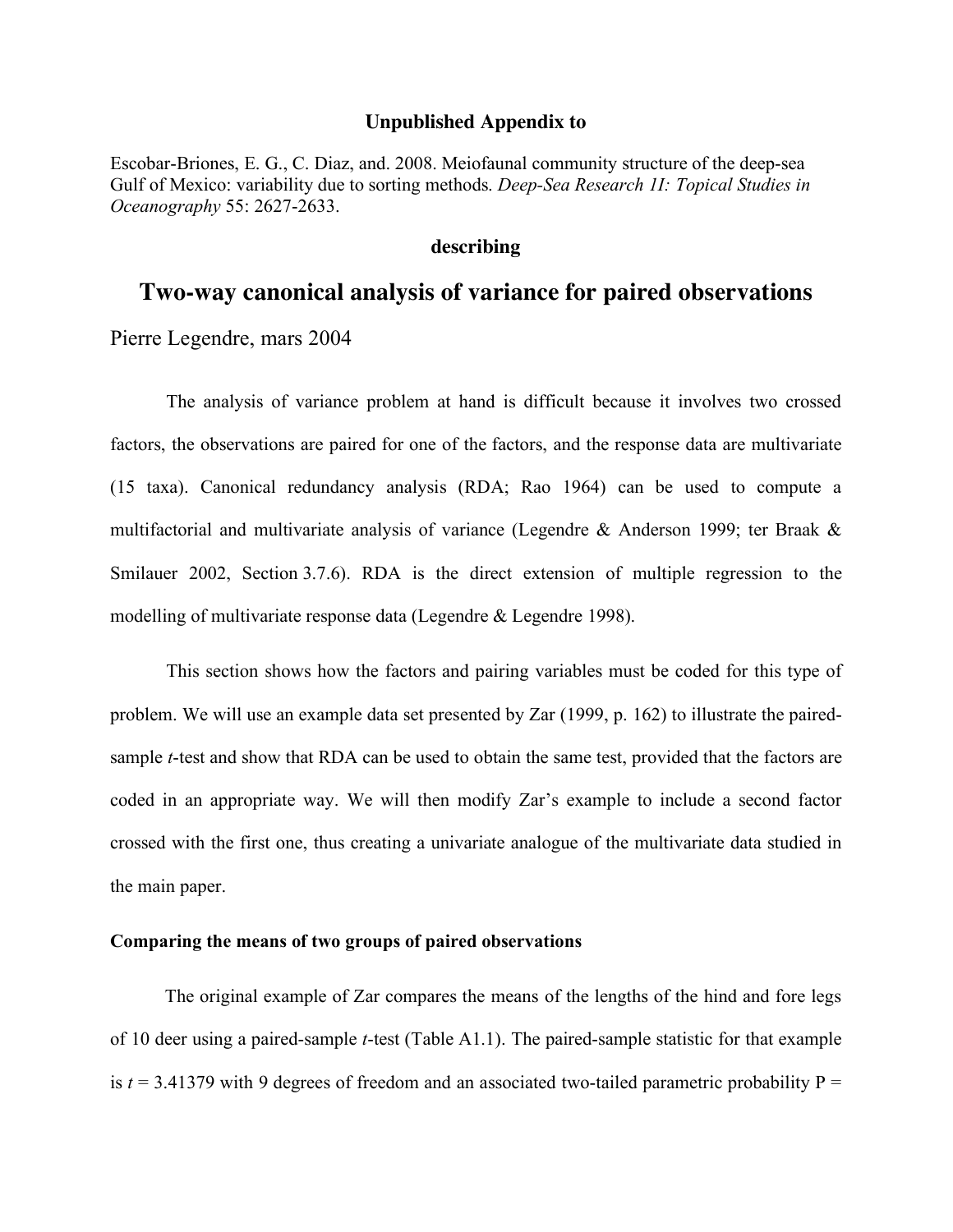0.0077 (the numerical results reported by Zar (1999), are imprecise and differ slightly from these values). The mean length of the hind legs is 144.7 cm and that of the fore legs is 141.4 cm. The mean difference is thus 3.3 cm. The test indicates that, if the sample data are representative of the population, the hind legs are significantly longer than the fore legs in that population of deer.

Using coded pairing variables, we will recompute the *t*-test by (1) multiple regression and (2) canonical redundancy analysis (RDA). The dummy variables representing the main factor "Hind/Fore leg" as well as the pairing of the legs for each deer are shown in Table A1.1. "Hind/Fore leg" is coded as  $+1$  and  $-1$  for a reason that will be explained in the next section. For the simple example of the present section, it could have been coded as 0 and 1, with the same result.

The tests of significance of the factor "Hind/Fore leg" is obtained by regressing "Leg length" on "Hind/Fore leg", using as covariables the nine dummy variables shown in Table A1.1 which pair the hind and fore legs pertaining to the same animals. In regression analysis, one only has to include all variables in the analysis and look for the test of the parameter associated with "Hind/Fore leg" in the multiple regression results. The regression results are found in Table A1.2. The *t*-statistic for the test of significance of the partial regression coefficient of the term "Hind/Fore leg", as well as the P-value, are identical to those of the *t*-test for paired observations reported in the previous paragraph. Thus, inclusion of the P1-P9 dummy variables as covariables in the multiple regression effectively produced a test for the parameter of the "Hind/Fore leg" variable equivalent to a *t*-test for paired observations.

The exact same results can be obtained by canonical redundancy analysis (RDA), using the program Canoco (ter Braak & Smilauer 2002). "Leg length" can be analysed using "Hind/Fore leg" as the explanatory variable, and variables P1 to P9 as covariables. The statistic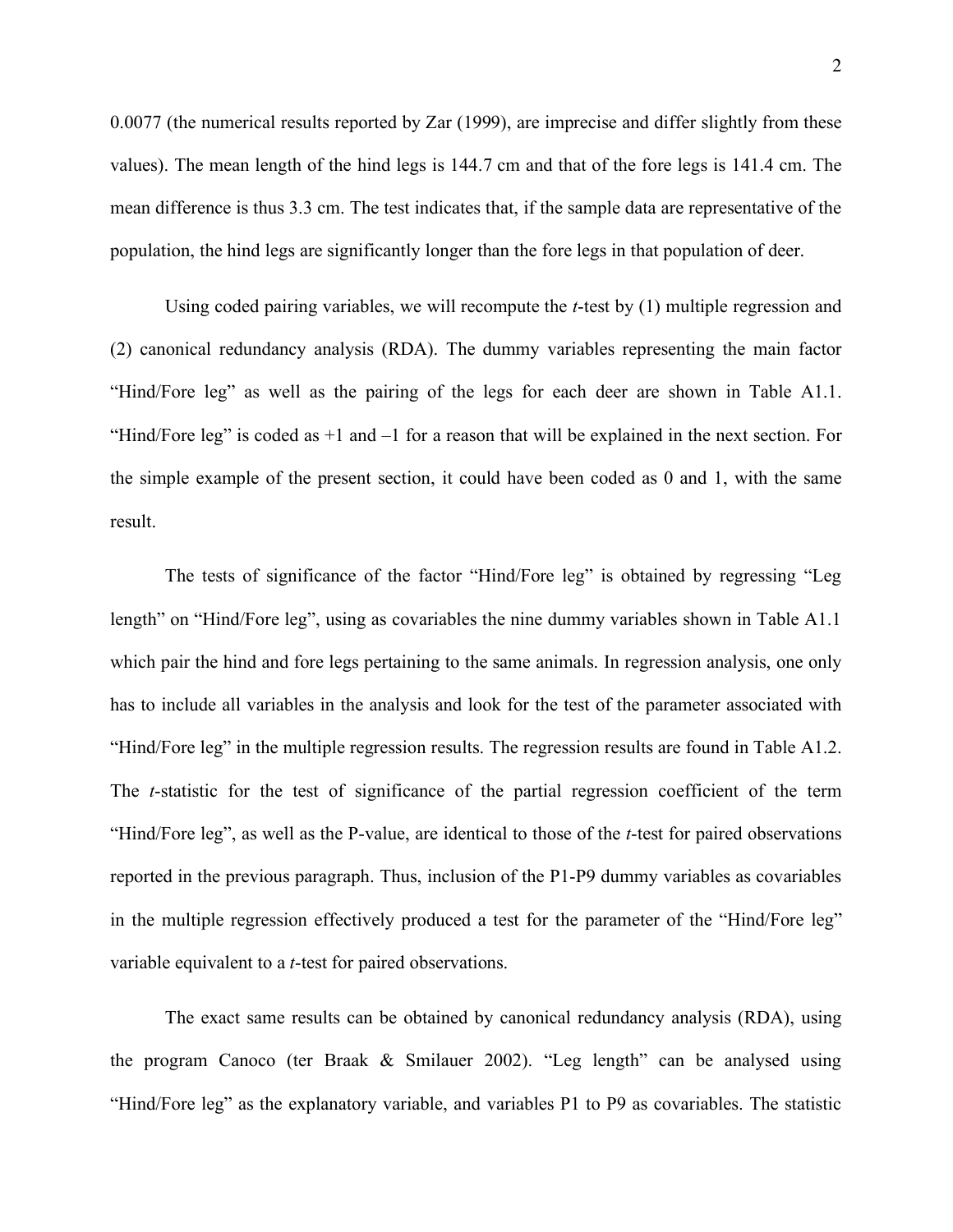for the test of the explanation of "Leg length" provided by "Hind/Fore leg" is  $F = 11.654$ , which is the square of  $t = 3.41379$ . Canoco tests the *F*-statistic by permutation; the P-value estimated in that way remains valid when the normality assumptions of the parametric test are not met; it is also entirely appropriate for small samples, as in the present example (Legendre & Legendre 1998, Section 1.2; Anderson & Legendre 1999). For the deer leg problem, the P-value provided by Canoco was 0.0114 after 999 random permutations of the residuals under the reduced model. This is very close to the parametric probability reported in a previous paragraph.

The canonical analysis solution also provided a statistic, called *trace* in the Canoco program, which estimates the proportion of the variance of "Leg length" explained by "Hind/Fore leg": *trace* = 17.855%. This is equivalent to a partial  $R^2$  statistic. Since the covariables P1-P9 are orthogonal to the explanatory variable "Hind/Fore leg" in this particular example, *trace* is equal to the coefficient of determination  $(R^2)$  of the simple linear regression of "Leg length" on "Hind/Fore leg":  $R^2 = 0.17855$  or 17.855%. The *F*-statistic, which is the ratio of two *independent* portions of the dependent variable's variation, is computed as follows from the  $R^2$  values (Legendre & Legendre 1998; ter Braak & Smilauer 2002; see Fig. A1.1, leaving out for the moment the contributions of "Sex" and "Interaction"):

$$
F = \frac{R_{\text{explanatory variables}}^2 / m}{(1 - R_{\text{explanatory variables}}^2 - R_{\text{covariables}}^2) / (n - 1 - m - q)}
$$
(1)

$$
F = \frac{0.17855 \, \text{J}}{(1 - 0.17855 - 0.68356) \, \text{J} \, (20 - 1 - 1 - 9)} = 11.654
$$

with the number of data rows  $n = 20$ , the number of explanatory variables  $m = 1$  and the number of covariables  $q = 9$  (Table A1.1).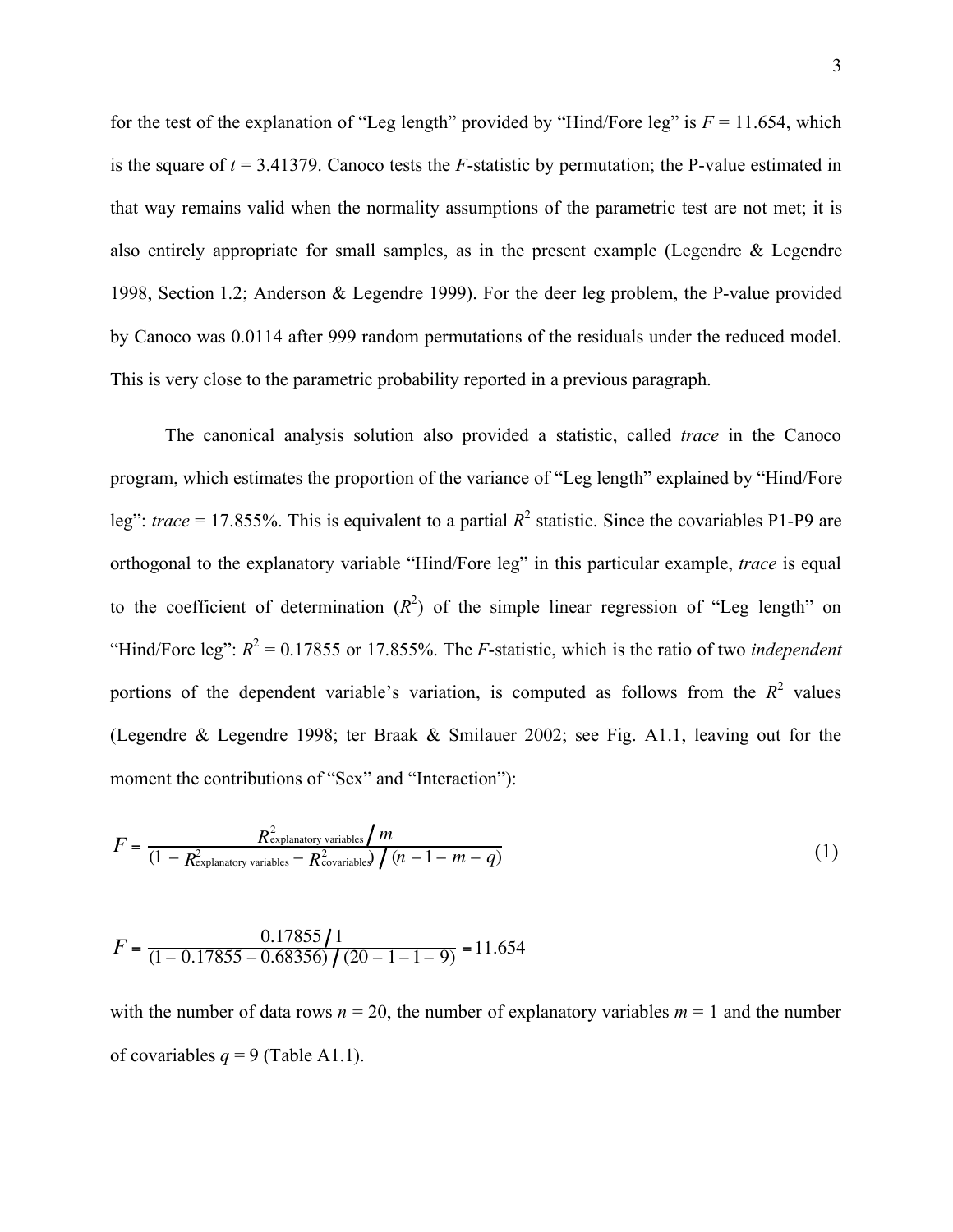Fig. A1.1 shows why, in the case of paired observations, a test involving the pairing variables as covariables is necessarily equally or more powerful than an unpaired *t*-test or an anova for unpaired data. In a test for unpaired data, the denominator of the *F*-statistic would not include the variation accounted for by the pairing variables (68.356% in this example), nor the degrees of freedom associated with these variables (9). The *F*-statistic would be:

$$
F = \frac{0.17855}{(1 - 0.17855)} / (20 - 1 - 1) = 3.912
$$

This value, which is the square of the statistic one would obtain in a *t*-test for independent data (*t*  $= 1.97802$ ), leads to a higher probability of the data under H<sub>0</sub> (parametric P = 0.0634, two-tailed test, 18 degrees of freedom) than the corresponding *t*-test for paired observations ( $P = 0.0077$ , two-tailed test, 9 degrees of freedom). The *t*-test for independent observations would not reject H0 at the 5% significance level in this example, whereas the *t*-test for paired observations does. The latter is more powerful because it is more capable of identifying that a small difference between the means of the groups of observations is significantly larger than what is expected from random variation.

# **Two-way analysis of variance for paired observations**

The next challenge was that there are not one, but two factors in the benthos data analysed in the main paper: the two geographic zones and the two counting methods. We could have analysed the two zones separately, but there was real interest in determining if there were significant differences in the infauna between the two zones. So, the design of the analysis was: two crossed fixed factors: the geographic zones called "Zones", and the counting methods called "Methods". The observations were paired for the second factor since the *same cores* were analysed and counted using the two methods. For illustration of the statistical method of analysis,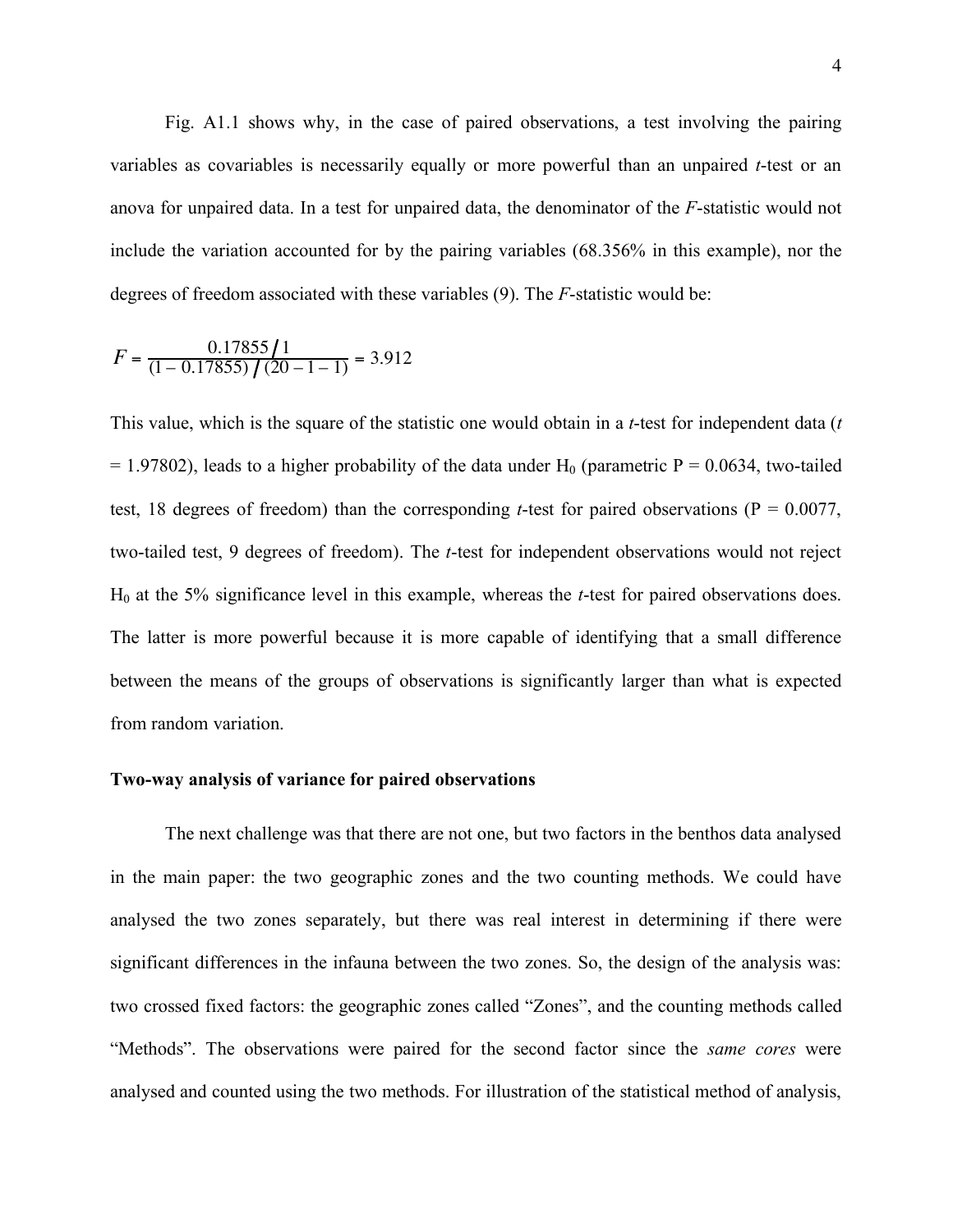the Zar example was turned into a two-factor problem by pretending that animals 1 to 5 were males and animals 6 to 10 were females (Table A1.1). A possible interaction between "Hind/Fore leg" and "Sex" can be studied through an "Interaction" variable obtained by computing the product of the dummy variables representing the main factors.

In Table A1.1, the variables "Hind/Fore leg" and "Sex", which are crossed, are coded using orthogonal dummy variables. The codes for each one sum to 0 and their scalar product (or dot product) is 0; these variables are said to be *orthogonal*. For balanced study designs, the rowby-row products of variables coded in this way produce an interaction variable which is orthogonal to the two crossed variables. Thanks to this property, the fractions of variation explained by the main factors and the interaction term do not overlap in Fig. A1.1. If we had used ordinary dummy variables coded by 0's and 1's, the interaction variable would not have been orthogonal to the main factors and their circles would have overlapped in Fig. A1.1. Various methods can be used to code an experimental factor into orthogonal dummy variables; an easy method is described in Appendix C of Legendre & Anderson (1999).

The relationships among the explanatory variables were complex in this example. Whereas the variables coding for "Hind/Fore leg", "Sex" and "Interaction" are orthogonal to one another (their correlation is 0), the pairing dummy variables P1-P9 explain "Sex" completely in a multiple regression  $(R^2 = 1)$ . Table A1.1 shows that the dummy variables P1 to P5 separate the males from the females, so that variables P1 to P5 are sufficient to explain "Sex" entirely. A Venn diagram of the coefficients of determination (*trace* statistics, or  $R^2$ ) of the explanatory variables on the "Leg length" response variable, drawn in the spirit of the variation partitioning diagrams pioneered by Borcard et al. (1992) and Legendre (1993), is presented in Fig. A1.1. In other studies where the pairing affects the two crossed factors, if the factors are orthogonal to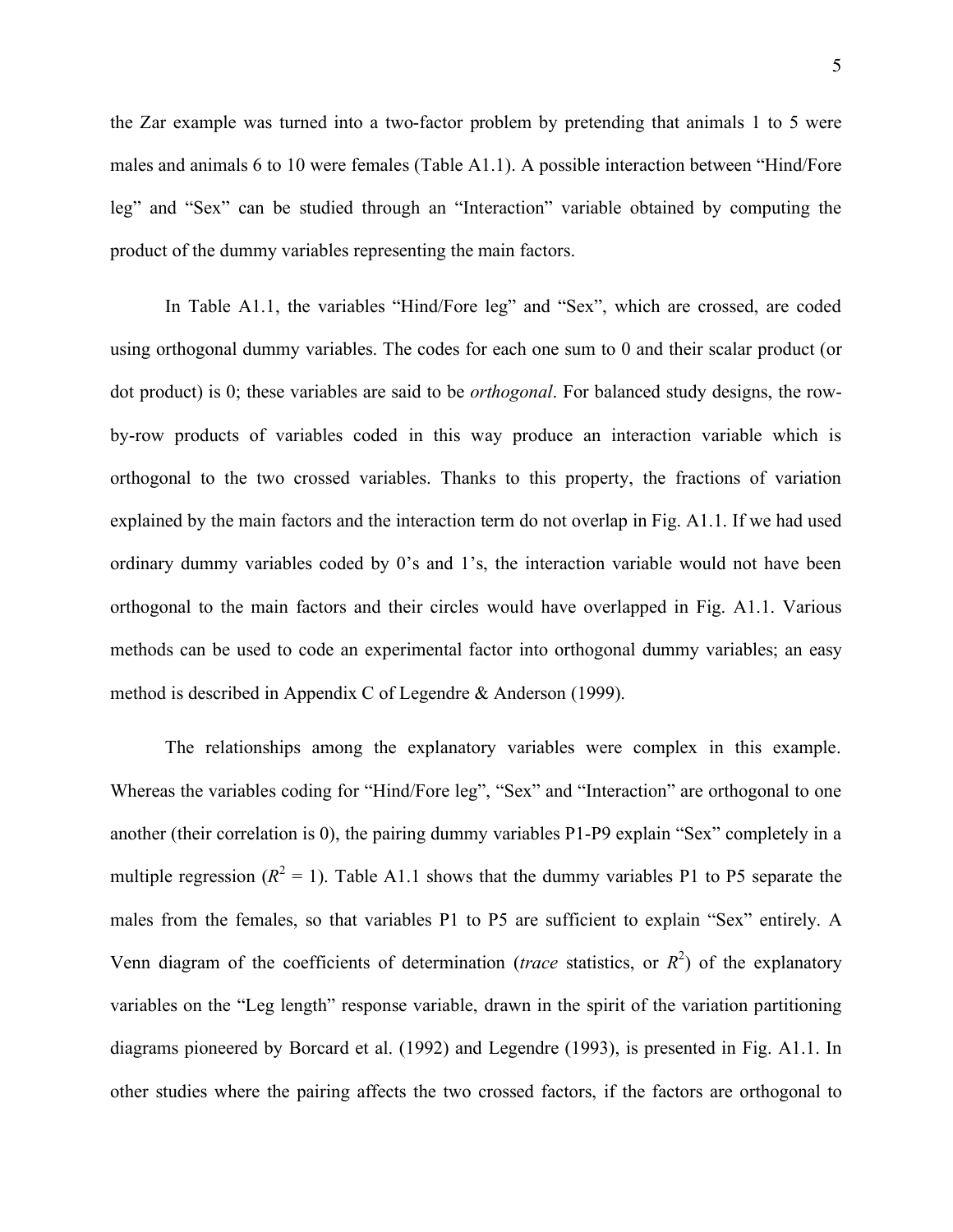each other (as it is the case if the design is balanced), they are also orthogonal to the set of pairing dummy variables. In such a case, the surfaces explained by the two main factors, the interaction, and the pairing variables do not overlap in the Venn diagram.

Because, in the present design, "Sex" was entirely explained by (and was thus collinear to) the pairing variables, we computed the regression residuals of P1-P9 on "Sex" before proceeding with the analysis. The rank of the covariance matrix of the 9 residual variables was 8; projection on "Sex" had resulted in the loss of one dimension. The 9 residual variables were subjected to principal component analysis (PCA). The object scores along the 8 axes (Axis 1 to Axis 8) that had non-zero positive eigenvalues were linearly independent of "Sex"; they became the new explanatory variables in the analysis of variance that follows.

The tests of significance of the main effects and interaction are tests of the partial regression coefficients of these terms in a multiple regression of "Leg length" against the two main effects and interaction variables, when the principal components are also included as covariables in the regression analysis.

*Test of the "Interaction"*—From the regression analysis results (Table A1.3), the statistic associated with "Interaction" is  $t = -1.70941$ ,  $P = 0.1257$  (parametric probability). The same result was obtained from a redundancy analysis (RDA) of the response variable "Leg length" by the explanatory dummy variable coding for "Interaction", with "Hind/Fore leg", "Sex", and the 8 principal components representing pairing residuals (Axis 1-Axis 8) as covariables ( $F = 2.922$ , P  $= 0.1222$  after 9999 permutations of residuals of the reduced model in Canoco). With  $m = 1$  and *q*  $= 10$ , we find, using in Eq. 1 the  $R^2$  values from Fig. A1.1:

$$
F = \frac{0.03689}{(1 - 0.17855 - 0.15757 - 0.52599 - 0.03689) / (20 - 1 - 1 - 10)} = \frac{0.03689}{0.10100 / 8} = 2.922
$$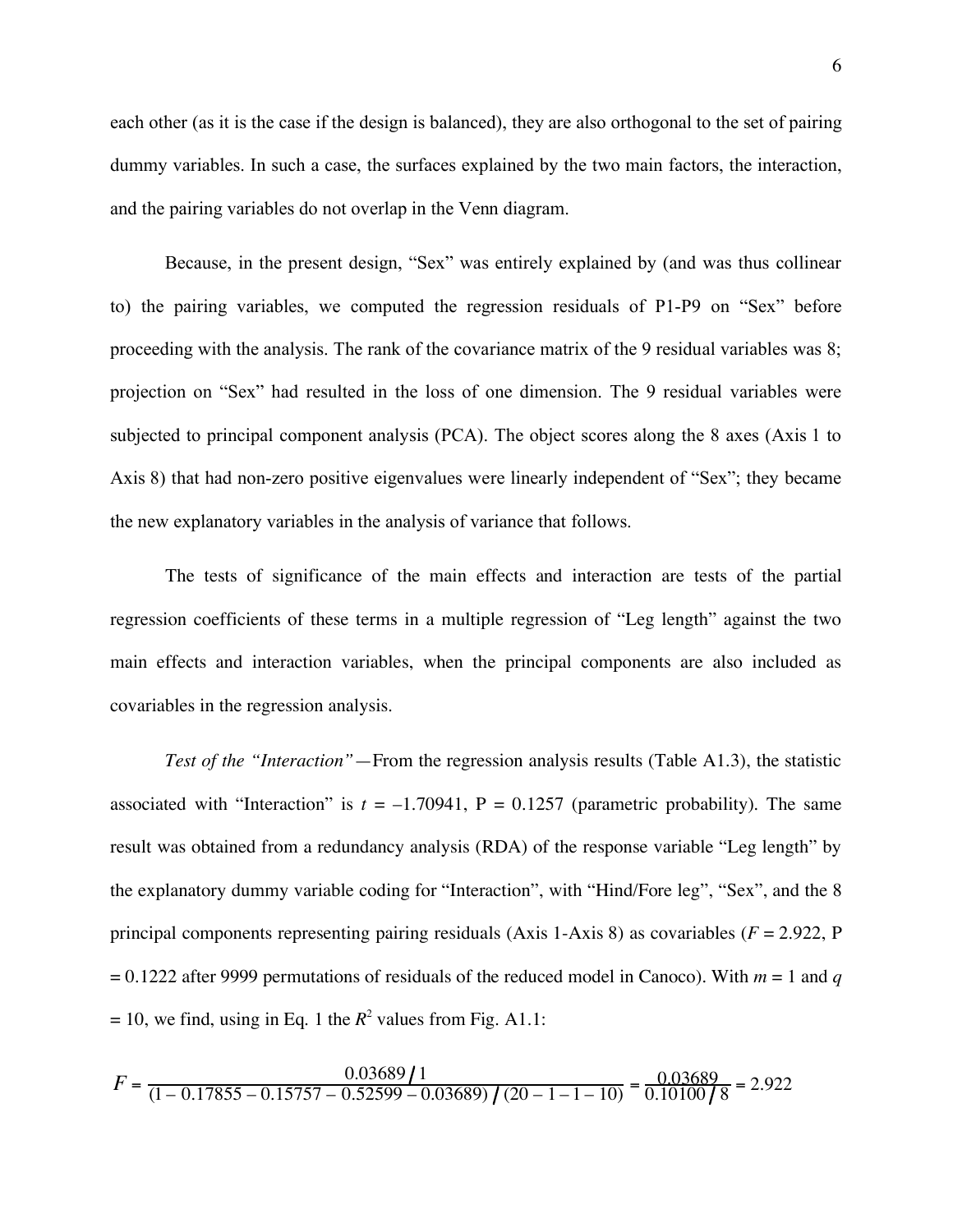"Hind/Fore leg", "Sex", and Axis 1-Axis 8 are used as covariables in this analysis.  $F = t^2$  since, in this example, the number of degrees of freedom of the numerator of the  $F$ -statistic is  $m = 1$ . If there were more than 2 classes in one of the main factors, "Interaction" would be coded by more than one variable and the anova could only be done by partial multiple regression for a single response variable, or partial canonical analysis for single or multiple response variables. In the present example, a non-significant interaction indicates that the effects of the classes of each factor do not significantly differ between the classes of the other factor. We can thus proceed with the analysis of the main factors in the two-way context.

Because "Sex" is entirely explained by, and collinear to, the pairing variables P1-P9, an equivalent method is to exclude "Sex" from the analysis and analyse "Leg length" by the explanatory dummy variable "Interaction", with covariables "Hind/Fore leg" and the original 9 dummy variables P1-P9 representing pairing. If one uses a program, such as Canoco, capable of handling collinearity among the covariables, "Sex" can remain among the covariables in the analysis. All these forms produce the same results for the test of "Interaction".

*Test of the "Hind/Fore leg"*—We expect the test of the factor "Hind/Fore leg" to either have the same power or be more powerful in a two-way anova than the *t*-test of that factor alone reported in the previous section. The reason is that the variability explained by "Interaction" was not included in the denominator of the *F*-statistic in the previous one-factor analysis of variance (Fig. A1.1). If "Interaction" contributes to lowering the value of the *F*-statistic more than a random factor would, it may reduce the P-value of the test.

In the regression analysis (Table A1.3), the *t*-statistic associated with this factor is 3.76070, P = 0.0055 (parametric probability). This result shows slightly more power than the *t*test reported in the previous section ( $P = 0.0077$ ). An equivalent result was obtained from a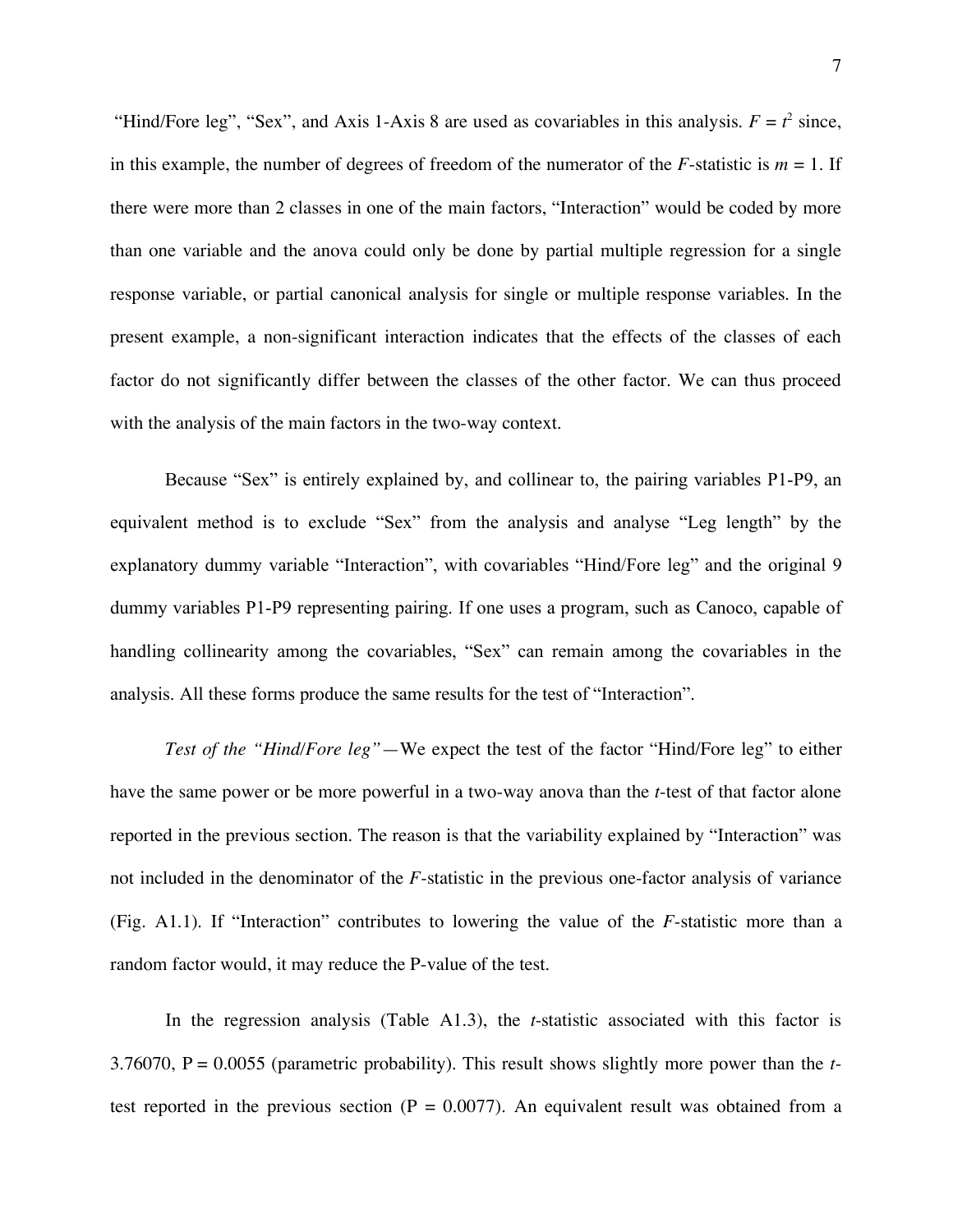redundancy analysis (RDA) of the response variable "Leg length" by the explanatory dummy variable coding for "Hind/Fore leg", with "Sex", "Interaction", and the eight principal components representing pairing (Axis 1-Axis 8) as covariables ( $F = 14.143$ ,  $P = 0.0085$  after 9999 permutations of residuals of the reduced model in Canoco).  $F = t^2$  since, in this example, the number of degrees of freedom of the numerator of the *F*-statistic is  $m = 1$ .

Because "Sex" is entirely explained by, and collinear to, the pairing variables P1 to P9, an equivalent method is to exclude "Sex" from the analysis and analyse the response variable "Leg length" by the explanatory dummy variable coding for "Hind/Fore leg", with covariables "Interaction" and the original 9 dummy variables representing pairing.

*Test of the "Sex"*—In the regression analysis table, the *t*-statistic associated with this factor is  $-3.53276$ ,  $P = 0.0077$  (parametric probability). The same result was obtained from a redundancy analysis (RDA) of the response variable "Leg length" by the explanatory dummy variable coding for "Sex", with "Hind/Fore leg", "Interaction" and the 8 principal components representing pairing (Axis 1-Axis 8) as covariables  $(F = 12.481, P = 0.0099$  after 9999 permutations of residuals of the reduced model in Canoco).  $F = t^2$  since, in this example, the number of degrees of freedom of the numerator of the *F*-statistic is  $m = 1$ .

# **Discussion**

The results reported in the previous sections show that, in the case of a single response variable, multiple regression or canonical redundancy analysis (RDA) can be used to obtain tests equivalent to a paired-sample *t*-test (for a single factor) or a paired-sample two-way analysis of variance (for two crossed factors). For multivariate response data tables, RDA is the instrument of choice to conduct such tests since it can handle multivariate response data tables and allows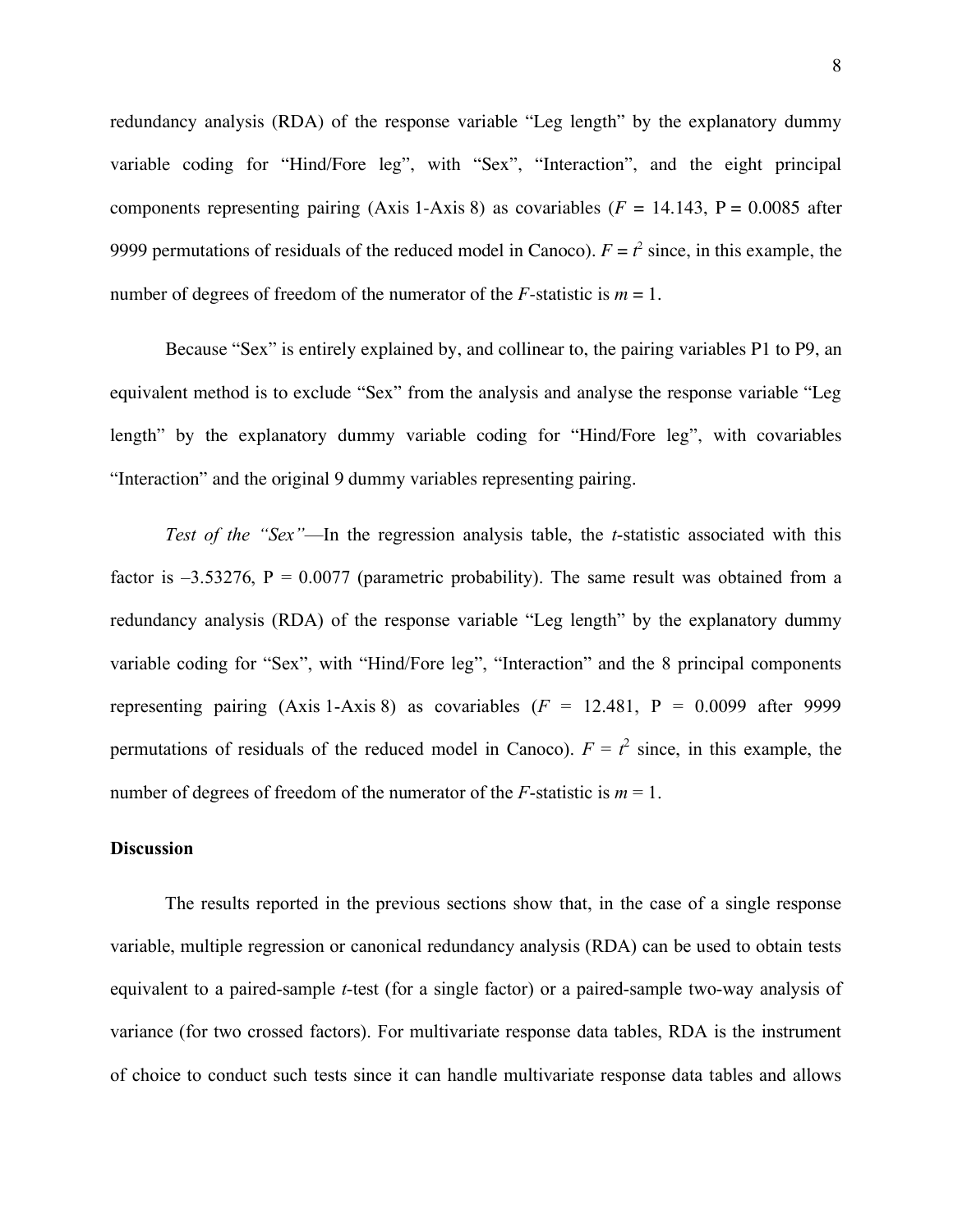incorporation in the analysis of dummy variables coding for the main factors, the interaction, as well as pairing variables tailored to the problem under study. For the multivariate case, RDA offers the additional advantage of allowing the representation of the manova results in the form of biplots displaying the responses of the dependent variables to the manova factors. RDA is used in the main paper to analyse multivariate data of the same form as the univariate example presented in this Appendix.

Tests of significance of the fixed factor in a mixed model (i.e., an anova with a fixed and a random factor), and of any factor in a model II anova (i.e., an anova for two random factors), require the use of the interaction mean square in the denominator, instead of the residual mean square. How to obtain a correct test is described in Section 3.7.6 of the Canoco manual (ter Braak & Smilauer 2002). For paired observations, the pairing variables must be included in the analysis as covariables, as shown in the present example.

### **References**

- Anderson, M. J. and P. Legendre. 1999. An empirical comparison of permutation methods for tests of partial regression coefficients in a linear model. *J. Stat. Comput. Simul.* 62: 271-303.
- Borcard, D., P. Legendre and P. Drapeau. 1992. Partialling out the spatial component of ecological variation. *Ecology* 73: 1045-1055.
- Legendre, P. 1993. Spatial autocorrelation: trouble or new paradigm? *Ecology* 74: 1659-1673.
- Legendre, P. and M. J. Anderson. 1999. Distance-based redundancy analysis: testing multispecies responses in multifactorial ecological experiments. *Ecol. Monogr.* 69: 1-24.
- Legendre, P. and L. Legendre. 1998. *Numerical ecology, 2nd English edition.* Elsevier Science BV, Amsterdam.
- Rao, C. R. 1964. The use and interpretation of principal component analysis in applied research. *Sankhyaá A* 26: 329-358.
- ter Braak, C. J. F. and P. Smilauer. 2002. *Canoco reference manual and CanoDraw for Windows user's guide: software for canonical community ordination (version 4.5).* Microcomputer Power, Ithaca, New York.
- Zar, J.H. (1999) *Biostatistical analysis, 4th edition.* Prentice Hall, Upper Saddle River, New Jersey.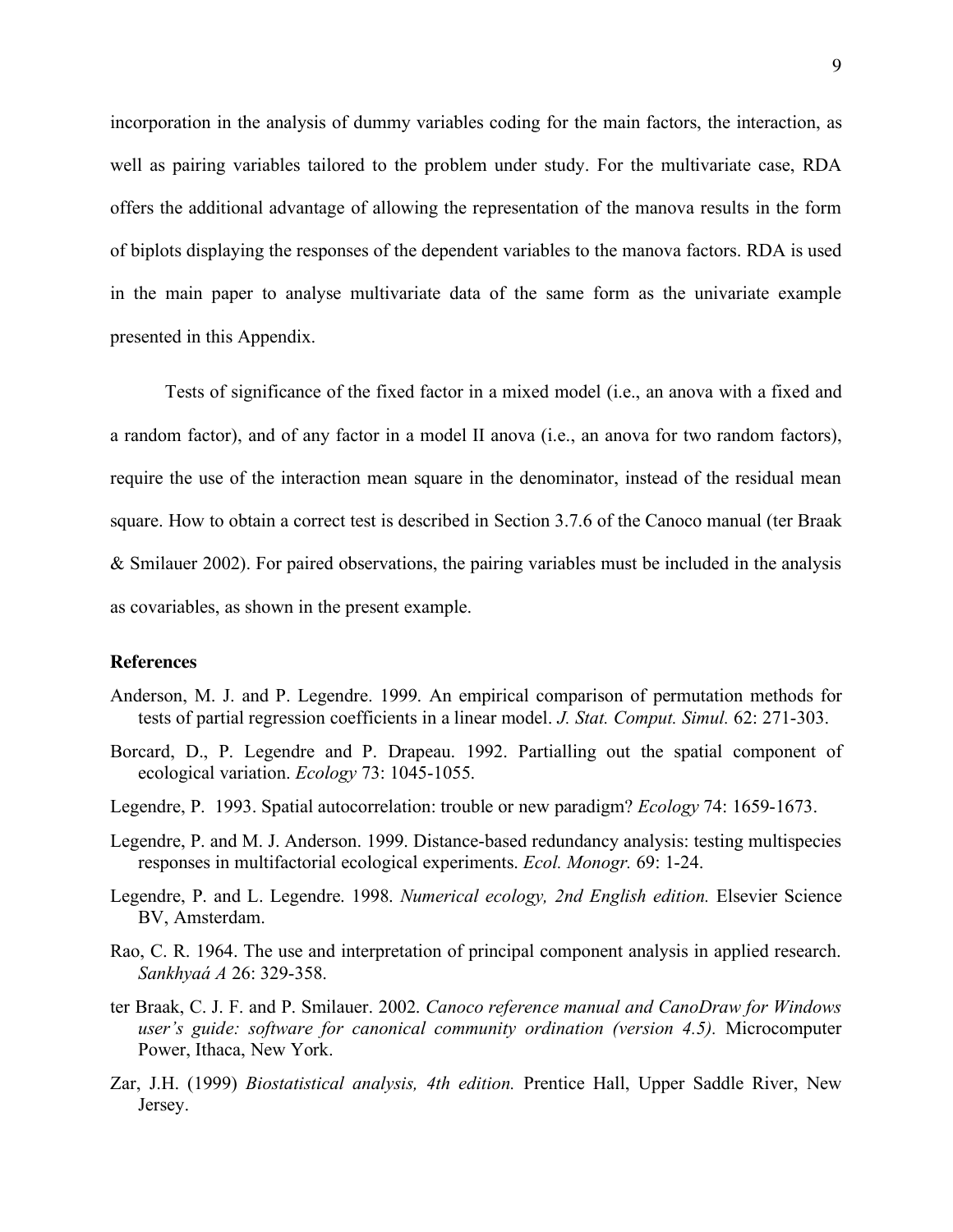Table A1.1. Example data set: lengths of the hind and fore legs of ten deers (Zar 1999). Variables P1-P9 identify the fore and hind legs pertaining to the same animals. The example was modified by creating a second variable "Sex" which is crossed with "Hind/Fore leg". The dummy variable coding for "Interaction" is the product of the main factors' ("Hind/Fore leg" and "Sex") dummy variables.

\_\_\_\_\_\_\_\_\_\_\_\_\_\_\_\_\_\_\_\_\_\_\_\_\_\_\_\_\_\_\_\_\_\_\_\_\_\_\_\_\_\_\_\_\_\_\_\_\_\_\_\_\_\_\_\_\_\_\_\_\_\_\_\_\_\_\_\_\_\_\_

| Deer<br>N <sub>o</sub> | Length<br>(cm) |                  |                  | Pairing dummy variables<br>P1 P2 P3 P4 P5 P6 P7 P8 P9 |                  |                  |                  |                  |                  |                  | Hind/Fore<br>leg |              | Sex Interaction |
|------------------------|----------------|------------------|------------------|-------------------------------------------------------|------------------|------------------|------------------|------------------|------------------|------------------|------------------|--------------|-----------------|
| <b>Hind legs</b>       |                |                  |                  |                                                       |                  |                  |                  |                  |                  |                  |                  |              |                 |
| $\mathbf{1}$           | 142            | $\mathbf{1}$     | $\overline{0}$   | $\boldsymbol{0}$                                      | $\boldsymbol{0}$ | $\boldsymbol{0}$ | $\boldsymbol{0}$ | $\boldsymbol{0}$ | $\boldsymbol{0}$ | $\overline{0}$   | $\mathbf{1}$     | $\mathbf{1}$ | $\mathbf{1}$    |
| $\overline{2}$         | 140            | $\boldsymbol{0}$ | $\mathbf{1}$     | $\boldsymbol{0}$                                      | $\boldsymbol{0}$ | $\boldsymbol{0}$ | $\boldsymbol{0}$ | $\boldsymbol{0}$ | $\boldsymbol{0}$ | $\boldsymbol{0}$ | $\mathbf{1}$     | $\mathbf{1}$ | $\mathbf{1}$    |
| 3                      | 144            | $\boldsymbol{0}$ | $\boldsymbol{0}$ | $\mathbf{1}$                                          | $\boldsymbol{0}$ | $\boldsymbol{0}$ | $\boldsymbol{0}$ | $\boldsymbol{0}$ | $\boldsymbol{0}$ | $\overline{0}$   | $\mathbf{1}$     | $\mathbf{1}$ | $\mathbf{1}$    |
| $\overline{4}$         | 144            | $\boldsymbol{0}$ | $\boldsymbol{0}$ | $\boldsymbol{0}$                                      | $\mathbf{1}$     | $\boldsymbol{0}$ | $\boldsymbol{0}$ | $\boldsymbol{0}$ | $\boldsymbol{0}$ | $\boldsymbol{0}$ | $\mathbf{1}$     | $\mathbf{1}$ | $\mathbf{1}$    |
| 5                      | 142            | $\boldsymbol{0}$ | $\boldsymbol{0}$ | $\boldsymbol{0}$                                      | $\boldsymbol{0}$ | $\mathbf{1}$     | $\boldsymbol{0}$ | $\boldsymbol{0}$ | $\boldsymbol{0}$ | $\boldsymbol{0}$ | $\mathbf{1}$     | $\mathbf{1}$ | $\mathbf{1}$    |
| 6                      | 146            | $\overline{0}$   | $\overline{0}$   | $\overline{0}$                                        | $\boldsymbol{0}$ | $\boldsymbol{0}$ | $\mathbf{1}$     | $\boldsymbol{0}$ | $\overline{0}$   | $\overline{0}$   | $\mathbf{1}$     | $-1$         | $-1$            |
| 7                      | 149            | $\boldsymbol{0}$ | $\boldsymbol{0}$ | $\boldsymbol{0}$                                      | $\boldsymbol{0}$ | $\boldsymbol{0}$ | $\boldsymbol{0}$ | $\mathbf{1}$     | $\boldsymbol{0}$ | $\boldsymbol{0}$ | $\mathbf{1}$     | $-1$         | $-1$            |
| 8                      | 150            | $\overline{0}$   | $\overline{0}$   | $\boldsymbol{0}$                                      | $\boldsymbol{0}$ | $\boldsymbol{0}$ | $\boldsymbol{0}$ | $\boldsymbol{0}$ | $\mathbf{1}$     | $\boldsymbol{0}$ | $\mathbf{1}$     | $-1$         | $-1$            |
| 9                      | 142            | $\boldsymbol{0}$ | $\boldsymbol{0}$ | $\boldsymbol{0}$                                      | $\boldsymbol{0}$ | $\boldsymbol{0}$ | $\boldsymbol{0}$ | $\boldsymbol{0}$ | $\boldsymbol{0}$ | $\mathbf{1}$     | $\mathbf{1}$     | $-1$         | $-1$            |
| 10                     | 148            | $\overline{0}$   | $\overline{0}$   | $\boldsymbol{0}$                                      | $\boldsymbol{0}$ | $\overline{0}$   | $\overline{0}$   | $\overline{0}$   | $\overline{0}$   | $\boldsymbol{0}$ | $\mathbf{1}$     | $-1$         | $-1$            |
| Fore legs              |                |                  |                  |                                                       |                  |                  |                  |                  |                  |                  |                  |              |                 |
| $\mathbf{1}$           | 138            | $\mathbf{1}$     | $\boldsymbol{0}$ | $\boldsymbol{0}$                                      | $\mathbf{0}$     | $\boldsymbol{0}$ | $\boldsymbol{0}$ | $\boldsymbol{0}$ | $\boldsymbol{0}$ | $\boldsymbol{0}$ | $-1$             | $\mathbf{1}$ | $-1$            |
| $\overline{2}$         | 136            | $\boldsymbol{0}$ | $\mathbf{1}$     | $\boldsymbol{0}$                                      | $\boldsymbol{0}$ | $\boldsymbol{0}$ | $\boldsymbol{0}$ | $\boldsymbol{0}$ | $\boldsymbol{0}$ | $\overline{0}$   | $-1$             | $\mathbf{1}$ | $-1$            |
| 3                      | 147            | $\boldsymbol{0}$ | $\boldsymbol{0}$ | $\mathbf{1}$                                          | $\boldsymbol{0}$ | $\boldsymbol{0}$ | $\boldsymbol{0}$ | $\boldsymbol{0}$ | $\boldsymbol{0}$ | $\boldsymbol{0}$ | $-1$             | $\mathbf{1}$ | $-1$            |
| $\overline{4}$         | 139            | $\boldsymbol{0}$ | $\boldsymbol{0}$ | $\boldsymbol{0}$                                      | $\mathbf{1}$     | $\boldsymbol{0}$ | $\boldsymbol{0}$ | $\boldsymbol{0}$ | $\boldsymbol{0}$ | $\boldsymbol{0}$ | $-1$             | $\mathbf{1}$ | $-1$            |
| 5                      | 143            | $\overline{0}$   | $\overline{0}$   | $\overline{0}$                                        | $\overline{0}$   | $\mathbf{1}$     | $\overline{0}$   | $\overline{0}$   | $\overline{0}$   | $\overline{0}$   | $-1$             | $\mathbf{1}$ | $-1$            |
| 6                      | 141            | $\boldsymbol{0}$ | $\boldsymbol{0}$ | $\boldsymbol{0}$                                      | $\boldsymbol{0}$ | $\boldsymbol{0}$ | $\mathbf{1}$     | $\boldsymbol{0}$ | $\boldsymbol{0}$ | $\boldsymbol{0}$ | $-1$             | $-1$         | $\mathbf{1}$    |
| 7                      | 143            | $\overline{0}$   | $\overline{0}$   | $\overline{0}$                                        | $\boldsymbol{0}$ | $\boldsymbol{0}$ | $\boldsymbol{0}$ | $\mathbf{1}$     | $\overline{0}$   | $\overline{0}$   | $-1$             | $-1$         | $\mathbf{1}$    |
| 8                      | 145            | $\boldsymbol{0}$ | $\boldsymbol{0}$ | $\boldsymbol{0}$                                      | $\boldsymbol{0}$ | $\boldsymbol{0}$ | $\boldsymbol{0}$ | $\boldsymbol{0}$ | $\mathbf{1}$     | $\boldsymbol{0}$ | $-1$             | $-1$         | $\mathbf{1}$    |
| 9                      | 136            | $\overline{0}$   | $\boldsymbol{0}$ | $\boldsymbol{0}$                                      | $\boldsymbol{0}$ | $\boldsymbol{0}$ | $\boldsymbol{0}$ | $\boldsymbol{0}$ | $\boldsymbol{0}$ | $\mathbf{1}$     | $-1$             | $-1$         | $\mathbf{1}$    |
| 10                     | 146            | $\overline{0}$   | $\boldsymbol{0}$ | $\boldsymbol{0}$                                      | $\boldsymbol{0}$ | $\boldsymbol{0}$ | $\boldsymbol{0}$ | $\boldsymbol{0}$ | $\overline{0}$   | $\boldsymbol{0}$ | $-1$             | $-1$         | $\mathbf{1}$    |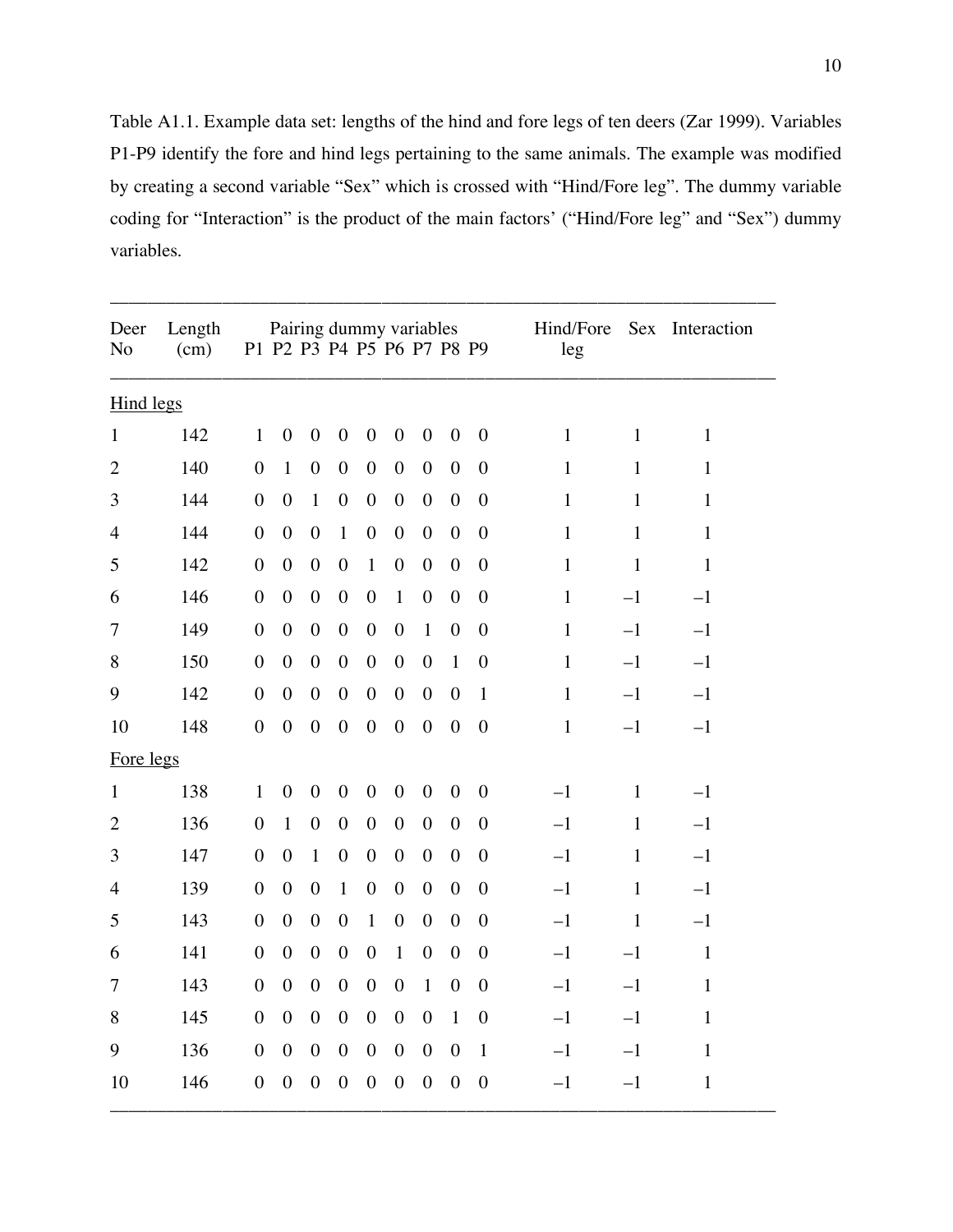Table A1.2. Regression analysis of the variable "Leg length" by the dummy variables coding for "Hind/Fore leg" and the 9 dummy variables (P1-P9) pairing the hind and front legs of the 10 animals. The *t*-statistic and P-value for "Rear/Front leg" are in bold.

\_\_\_\_\_\_\_\_\_\_\_\_\_\_\_\_\_\_\_\_\_\_\_\_\_\_\_\_\_\_\_\_\_\_\_\_\_\_\_\_\_\_\_\_\_\_\_\_\_\_\_\_\_\_\_\_\_\_\_\_\_\_\_\_\_\_\_\_\_\_\_

| Variable       | Regression<br>coefficient | Standard regression<br>coefficient | t-statistic | P-value  |  |
|----------------|---------------------------|------------------------------------|-------------|----------|--|
| Intercept      | 147.00000                 | 0.00000                            | 96.17686    | < 0.0001 |  |
| Hind/Fore leg  | 1.65000                   | 0.42256                            | 3.41379     | 0.0077   |  |
| P <sub>1</sub> | $-7.00000$                | $-0.53780$                         | $-3.23844$  | 0.0102   |  |
| P <sub>2</sub> | $-9.00000$                | $-0.69146$                         | $-4.16371$  | 0.0024   |  |
| P <sub>3</sub> | $-1.50000$                | $-0.11524$                         | $-0.69395$  | 0.5052   |  |
| <b>P4</b>      | $-5.50000$                | $-0.42256$                         | $-2.54449$  | 0.0315   |  |
| P <sub>5</sub> | $-4.50000$                | $-0.34573$                         | $-2.08186$  | 0.0671   |  |
| <b>P6</b>      | $-3.50000$                | $-0.26890$                         | $-1.61922$  | 0.1399   |  |
| P7             | $-1.00000$                | $-0.07683$                         | $-0.46263$  | 0.6546   |  |
| P <sub>8</sub> | 0.50000                   | 0.03841                            | 0.23132     | 0.8222   |  |
| P <sub>9</sub> | $-8.00000$                | $-0.61463$                         | $-3.70108$  | 0.0049   |  |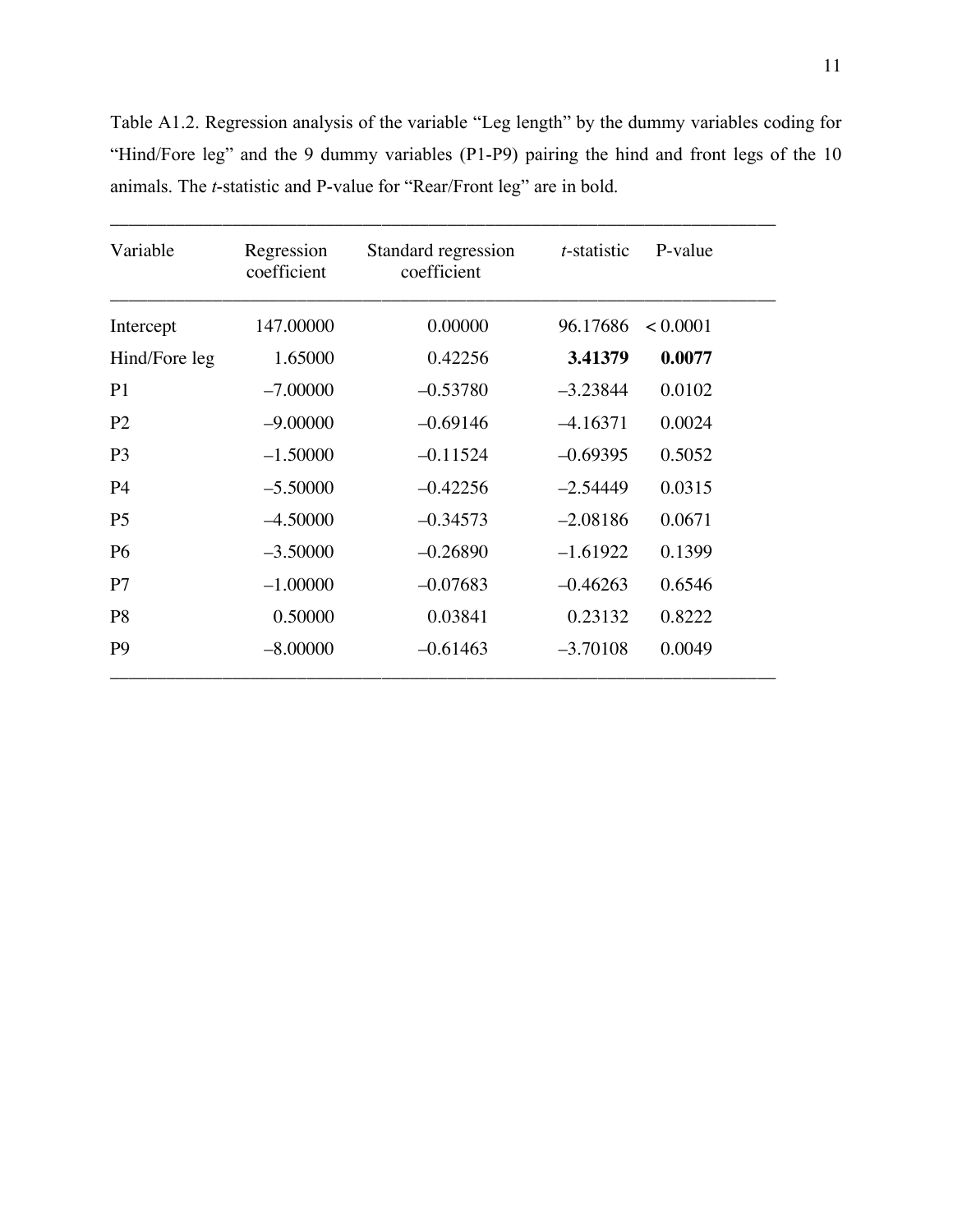Table A1.3. Regression analysis of the variable "Leg length" by the dummy variables coding for "Hind/Fore leg", "Sex", "Interaction", and the principal components (Axis 1-Axis 8) derived from the residuals of the regression of dummy variables P1-P9 on "Sex". The *t*-statistic and Pvalue for "Rear/Front leg", "Sex", and "Interaction" are in bold.

| Variable      | Regression<br>coefficient | Standard regression<br>coefficient | $t$ -statistic | P-value  |
|---------------|---------------------------|------------------------------------|----------------|----------|
| Intercept     | 143.05000                 | 0.00000                            | 326.04120      | < 0.0001 |
| Hind/Fore leg | 1.65000                   | 0.42256                            | 3.76070        | 0.0055   |
| <b>Sex</b>    | $-1.54999$                | $-0.39694$                         | $-3.53276$     | 0.0077   |
| Interaction   | $-0.75000$                | $-0.19207$                         | $-1.70941$     | 0.1257   |
| Axis 1        | $-2.30585$                | $-0.18674$                         | $-1.66196$     | 0.1351   |
| Axis 2        | $-1.84359$                | $-0.14930$                         | $-1.32877$     | 0.2206   |
| Axis 3        | $-0.26967$                | $-0.02184$                         | $-0.19436$     | 0.8507   |
| Axis 4        | 2.57978                   | 0.20892                            | 1.85937        | 0.1000   |
| Axis 5        | $-4.37359$                | $-0.35419$                         | $-3.15228$     | 0.0136   |
| Axis 6        | 6.16895                   | 0.49959                            | 4.44626        | 0.0021   |
| Axis 7        | $-0.60997$                | $-0.04940$                         | $-0.43964$     | 0.6718   |
| Axis 8        | 6.00003                   | 0.21730                            | 1.93398        | 0.0892   |